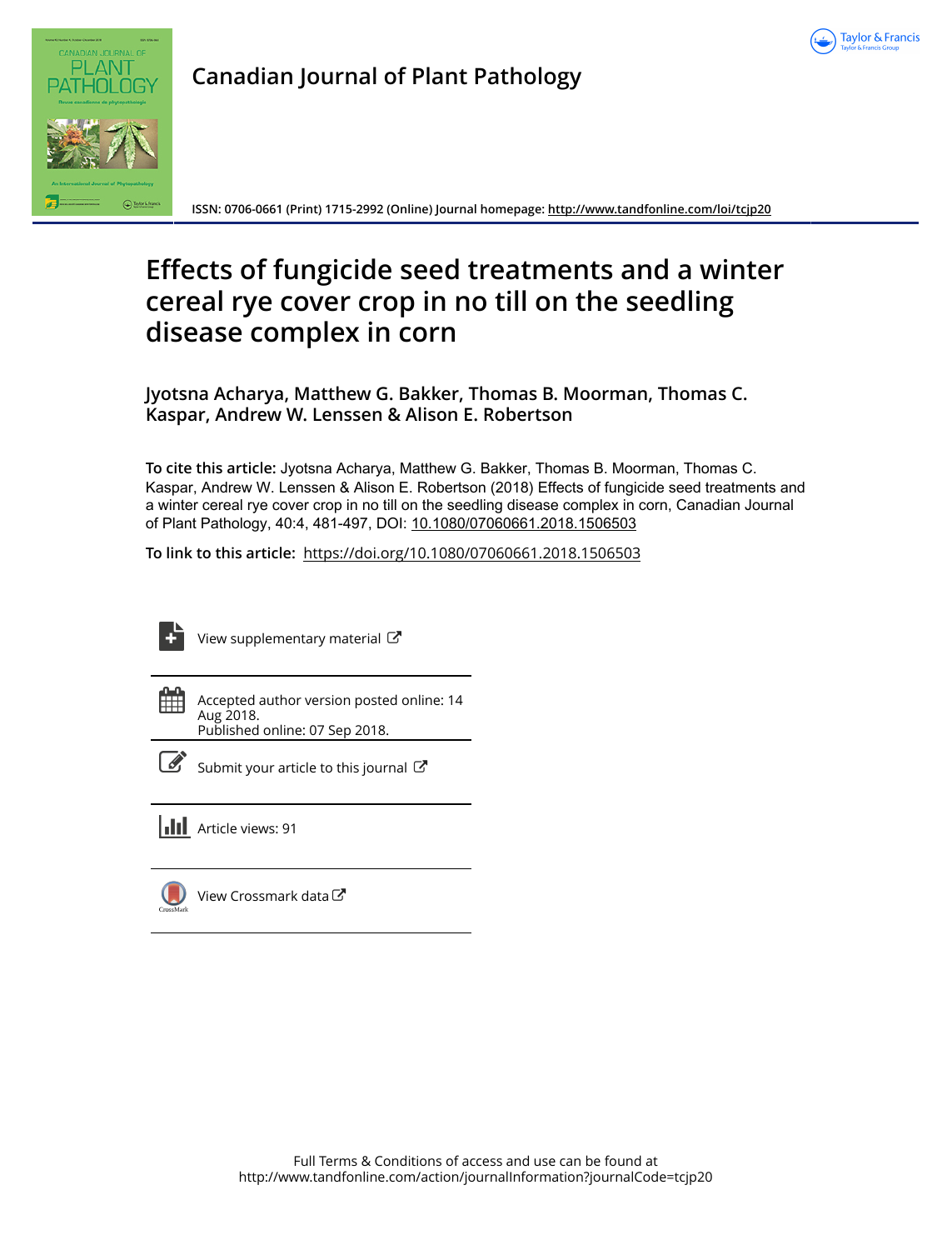

Disease control/Moyens de lutte

# Effects of fungicide seed treatments and a winter cereal rye cover crop in no till on the seedling disease complex in corn

# JYOTSNA ACHARYA<sup>1</sup>, MATTHEW G. BAKKER  $\bm{\Theta}^{2^*},$  $\bm{\Theta}^{2^*},$  $\bm{\Theta}^{2^*},$  THOMAS B. MOORMAN $^2,$  THOMAS C. KASPAR $^2,$ ANDREW W. LENSSEN<sup>3</sup> AND ALISON E. ROBERTSON<sup>1</sup>

<sup>1</sup>Department of Plant Pathology and Microbiology, Iowa State University, Ames, IA 50011, USA <sup>2</sup>National Laboratory for Agriculture and the Environment, USDA ARS, Ames, IA 50011, USA <sup>3</sup>Department of Agronomy, Iowa State University, Ames, IA 50011, USA

(Accepted 26 July 2018)

Abstract: Corn seed is treated with various fungicide active ingredients that target several fungal and oomycete genera in the corn seedling disease complex. In this study, we investigated the effects of various combinations of fungicides as seed treatments on disease development, pathogen prevalence and seedling growth of corn planted after a winter cereal rye cover crop or a winter fallow. Under controlled environment conditions, corn seed was treated with a combination of metalaxyl, pyraclostrobin, fludioxonil, ipconazole and sedaxane to reduce infection by Pythium, Fusarium and Rhizoctonia solani (treatment ALL); metalaxyl alone to reduce Pythium (P); metalaxyl and pyraclostrobin to reduce Fusarium and Pythium (FP); pyraclostrobin, fludioxonil, ipconazole and sedaxane to reduce Fusarium and R. solani (FR); and non-treated seed control (NT). Complementary field trials compared the ALL seed treatment against NT, with and without winter cereal rye. Under cold, wet environmental conditions, winter cereal rye negatively affected corn seedling growth and increased seedling root disease and Pythium incidence. In general, seed treatments improved seed germination and seedling growth  $(P < 0.05)$  in controlled environment conditions. Seed treatments active against *Pythium* spp. (i.e. P, FP and ALL) reduced radicle disease index scores (P < 0.01) compared with FR and NT. Pythium spp. were recovered less frequently from corn seedlings planted after winter cereal rye when treated with P, FP and ALL compared with FR and NT. No seed treatment effect was detected on the recovery of Fusarium spp. In the field, no effect of a fungicide seed treatment was detected on corn seedling growth or root disease incidence following winter cereal rye. Mesocotyl disease incidence, however, was reduced when using a fungicide treatment in 2014. These data suggest that Pythium species play a major role in the corn seedling disease complex following a winter cereal rye cover crop. Consequently, disease management in corn systems that include a winter cereal rye cover crop should explicitly consider Pythium spp.

Keywords: fungicide, Fusarium, Pythium, rye cover crop, seedling disease, seed treatment

Résumé: La semence de maïs est traitée avec diverses substances actives de fongicides qui ciblent plusieurs genres de champignons et d'oomycètes du complexe des maladies des semis du maïs. Dans cette étude, nous examinons les effets de différentes combinaisons de fongicides comme traitements des semences sur le développement des maladies, la prévalence des agents pathogènes et la croissance des semis de maïs plantés à la suite d'une culture-abri de seigle d'hiver ou d'une jachère hivernale. Dans des conditions contrôlées, la semence de maïs a été traitée avec une combinaison de métalaxyl, de pyraclostrobine, de fludioxonil, d'ipconazole et de sédaxane afin de réduire l'infection causée par Pythium et Fusarium ainsi que par Rhizoctonia solani (traitement ALL); avec le métalaxyl seul pour réduire celle causée par Pythium (P); avec le métalaxyl et la pyraclostrobine pour réduire celle causée par Pythium et Fusarium (FP); avec la pyraclostrobine, le fludioxonil, l'ipconazole et le sédaxane pour réduire celle causée par Fusarium et R. solani (FR); de plus, de la semence non traitée a été utilisée comme témoin (NT). Des essais complémentaires effectués au champ ont permis de comparer le traitement ALL au traitement NT, avec et sans culture-abri de seigle d'hiver. Par temps froid et humide, la culture-abri de seigle d'hiver a nui à la croissance des semis et a

Correspondence to: Alison E. Robertson E-mail: alisonr@iastate.edu

\*Present affiliation: Mycotoxin Prevention and Applied Microbiology, USDA ARS, Peoria, IA

The work was authored as part of the authors' official duties as employees of the United States Government and is therefore a work of the United States Government. In accordance with 17 U.S.C. 105 no copyright protection is available for such works under U.S. law.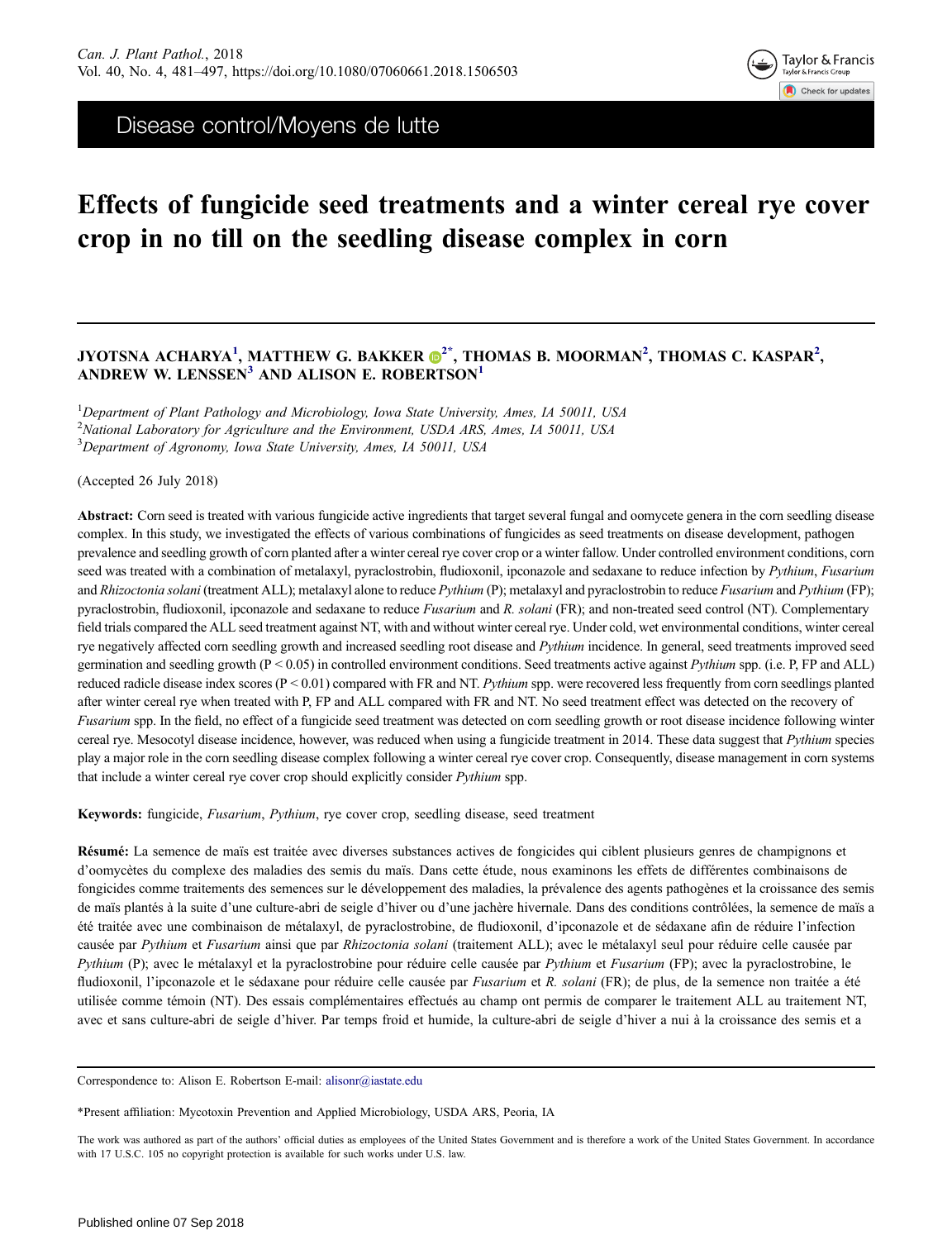provoqué chez ces derniers une incidence accrue des maladies racinaires ainsi que de Pythium. En règle générale, dans les conditions contrôlées, les traitements de semences ont amélioré la germination et la croissance des semis  $(P < 0.05)$ . Les traitements efficaces contre Pythium spp. (c.-à-d. P, FP et ALL) ont permis de réduire les résultats de l'indice de maladie des radicules ( $P < 0.01$ ), comparativement à FR et NT. Pythium spp. ont été collectés moins souvent sur les semis de maïs plantés à la suite d'une culture-abri de seigle d'hiver lorsque la semence avait été traitée avec P, FP et ALL, comparativement à FR et NT. Aucun effet du traitement n'a été détecté quant à la collecte de Fusarium spp. Au champ, aucun effet du traitement des semences avec fongicide n'a été décelé sur la croissance des semis de maïs ou sur l'incidence des maladies racinaires à la suite d'une culture-abri de seigle d'hiver. Toutefois, l'incidence de la maladie sur les mésocotyles a été réduite lorsqu'un fongicide a été appliqué en 2014. Ces données suggèrent que les espèces de Pythium jouent un rôle important dans l'ensemble des maladies des semis du maïs à la suite d'une culture-abri de seigle d'hiver. En conséquence, la gestion des maladies du maïs, qui inclut une culture-abri de seigle d'hiver, devrait explicitement tenir compte de Pythium spp.

Mots clés: culture-abri de seigle, fongicide, Fusarium, maladie des semis, Pythium, traitement des semences

# Introduction

Corn (Zea mays L.) is susceptible to infection by numerous pathogens, many of which survive in previous crop residue or are endemic to soil (Munkvold & White, [2016\)](#page-16-0). Over 152.4 million metric tons of corn grain worth approximately US \$27 billion were lost due to corn diseases during 2012–2015 (Mueller et al., [2016\)](#page-16-0). Of this, almost 10.2 million metric tons of corn was lost to seedling diseases.

Symptoms of corn seedling diseases include leaf yellowing and necrosis, plant wilting, mesocotyl rot and root rot, which may result in plant death, delayed emergence or reduced plant growth. Corn yield is dependent on high populations and uniform crop stands (Nafziger et al., [1991\)](#page-16-0). When plants are missing and populations are reduced, yield is often decreased. Similarly, if plant vigour is reduced, smaller plants produce smaller or no ears because they are outcompeted by neighbouring healthy plants for water, nutrients and sunlight (Nafziger et al., [1991](#page-16-0)).

Fusarium, Pythium and Rhizoctonia species are the prominent pathogens associated with seedling diseases of corn (Munkvold & White, [2016](#page-16-0)). Often, multiple genera and species are recovered from the same diseased seedling, suggesting that these pathogens form multi-species complexes, as well as complexes with other soilborne organisms such as nematodes (Back et al., [2002\)](#page-16-0). For example, Broders et al. ([2007a](#page-16-0), [2007b](#page-16-0)) recovered nine species of Pythium and eight species of Fusarium from diseased corn seedlings in Ohio. Similarly, Matthiesen et al. [\(2016\)](#page-16-0) recovered nine species of Pythium from diseased corn seedlings in Iowa and in a few cases recovered multiple species from individual plants. The presence of multiple species and genera capable of infecting corn seedlings within a field undoubtedly complicates development of effective disease management strategies.

The presence of multiple pathogenic taxa also complicates the use of fungicides as a disease management strategy. Matthiesen et al. [\(2016](#page-16-0)) and Broders et al. [\(2007a,](#page-16-0) b) determined that different species of Pythium and Fusarium showed variable sensitivity to numerous fungicides. Therefore, although corn seeds have been treated with fungicide for over 50 years to protect germinating seeds and seedlings from infection by soil-borne pathogens (Cohen & Coffey, [1986\)](#page-16-0), fungicide seed treatments may not be optimally targeted towards the correct mix of pathogenic taxa. In response to this and other pest problems, seed treatments today may contain up to four fungicides, and include an insecticide, a nematicide and/ or biological agents. The multiple fungicides used to treat seeds belong to several chemical groups and have varying degrees of effectiveness against the individual pathogens within the pathogen complex that can cause corn seedling disease. Nonetheless, fungicide seed treatments often have a limited zone of activity around the seed, persist for a limited amount of time, and may have reduced effectiveness against novel pathogen complexes resulting from changes in management practices or soil environmental conditions.

Cover crops in corn and soybean [Glycine max (L.) Merr.] rotations are an expanding practice in the upper Midwest of the USA. Cover crops are grown primarily between periods of regular crop production for the purposes of protecting and improving soil by reducing soil erosion, improving water infiltration and mitigating nutrient loading of surface waters (Kaspar et al., [2001](#page-16-0); Kaspar & Singer, [2011\)](#page-16-0). In Iowa, introducing winter cover crops into corn and soybean production is being encouraged because of its potential to reduce nitrate leaching into water and sustain the productive capacity of agricultural land (Kaspar & Singer, [2011;](#page-16-0) Kladivko et al., [2014\)](#page-16-0). It was estimated that in the autumn of 2015, Iowa farmers planted cover crops on more than 239.5 thousand ha  $(\sim 2.6\%$  of the total corn and soybean ha in 2015)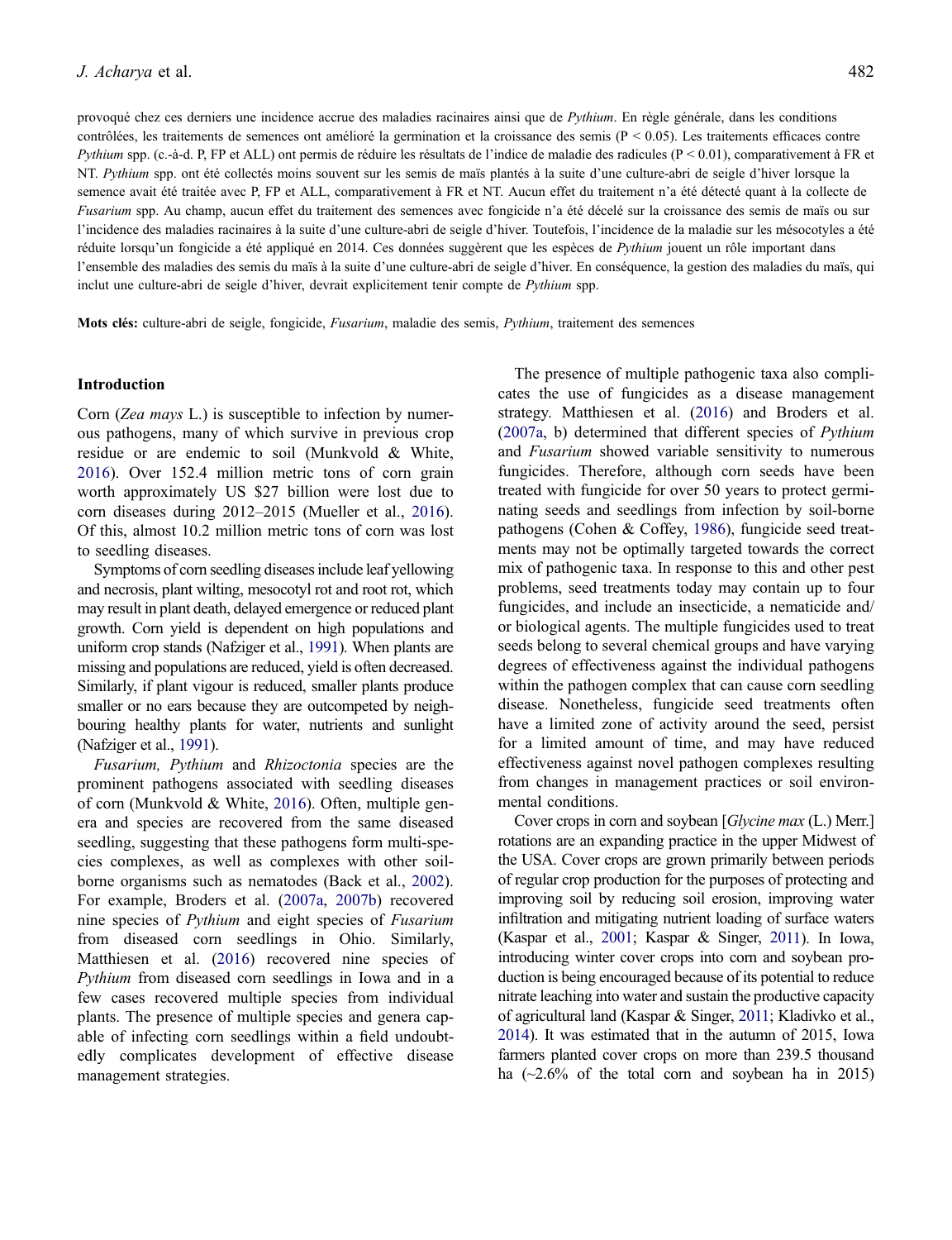(Runquist & Carlson, [2017\)](#page-16-0). To achieve an estimated 42% reduction in nitrate loss as detailed in one strategy of the Iowa Nutrient Reduction Strategy (IDALS (Iowa Department of Agriculture and Land Stewardship), IDNR (Iowa Department of Natural Resources), ISU (Iowa State University), [2016\)](#page-16-0), cover crop use will need to increase to 5.1 million ha of cover crops (60% of corn and soybean ha).

Winter cereal rye (Secale cereale L.) is the most commonly used cover crop species in Iowa because it survives the Midwest winter and produces a substantial amount of biomass before planting of the next cash crop in spring (Snapp et al., [2005\)](#page-17-0). However, occasionally a winter cereal rye cover crop may negatively affect corn yield (Kaspar & Bakker, [2015;](#page-16-0) Acharya et al., [2017](#page-16-0)) and consequently many farmers are reluctant to incorporate cover crops into their production systems. This occasional yield loss of corn following a winter cereal rye cover crop has been attributed to several biotic and abiotic factors, including reduced inorganic nitrogen and water availability due to cover crop uptake, inhibitory allelochemicals from living or dying winter cereal rye plants, immobilization of nitrogen during decomposition of the cover crop, poor plant performance associated with dense plant residue and near-surface roots, and increased pest pressure (Mitchell & Tell, [1977;](#page-16-0) Ebelhar et al., [1984](#page-16-0); Wagger & Mengel, [1988;](#page-17-0) Karlen & Doran, [1991;](#page-16-0) Tollenaar et al., [1993](#page-17-0); Kessavalou & Walters, [1997](#page-16-0); Duiker & Curran, [2005\)](#page-16-0).

Recently, Bakker et al. [\(2016](#page-16-0)) demonstrated that the dying roots of winter cereal rye cover crops harbour high populations of corn seedling pathogens. Moreover, Acharya et al. [\(2017](#page-16-0)) showed that corn following a winter cereal rye cover crop had greater seedling disease incidence than corn following a winter fallow, and that lower corn yields in one year of the study were partly explained by reduced stands and poor plant vigour caused by soil-borne pathogens. In their study, increased levels of members of Pythium Clade B were recovered from corn seedlings grown after winter cereal rye while no effect of winter cereal rye on Fusarium species was detected (Acharya et al., [2017\)](#page-16-0). Moreover, Schenck et al. [\(2017](#page-17-0)) reported that a commercial fungicide seed treatment with activity against both oomycetes and fungi had limited efficacy against radicle rot on corn grown following a winter cereal rye cover crop, but did protect against mesocotyl rot in a controlled environment. Schenck et al. ([2017](#page-17-0)) also reported that Clade B Pythium populations were greater in radicle and mesocotyl tissues of corn seedlings following winter cereal rye, compared with those following a winter fallow or hairy vetch (Vicia villosa Roth) and canola (Brassica napus L.) cover crops.

The main objective of this study was to identify the pathogens most likely to be involved in corn seedling disease development after cover cropping with winter cereal rye. Knowing the genera that are prevalent for seedling diseases in corn following winter cereal rye cover crop could help in improved management practices such as seed treatment targeted to specific pathogens. We also compared the effect of various fungicide active ingredients when applied to corn seed planted after a winter cereal rye cover crop or after winter fallow on seedling disease development, pathogens associated with seedlings roots and mesocotyls, and growth and yield of corn. We hypothesized that the different fungicide active ingredients would selectively inhibit the various candidate pathogen taxa and this would enable us to further identify the most important genus or genera contributing to stand loss and reduced seedling vigour in corn planted after a winter cereal rye cover crop or a winter fallow.

# Materials and methods

# Corn seedling growth under controlled environment conditions

Corn seedling growth in the absence of (fallow), or following a winter cereal rye cover crop, and treated with various seed applied fungicides was evaluated in a controlled environment experiment. A factorial treatment arrangement  $(2 \times 5)$  was used, where factor 1 was presence or absence of the cover crop, and factor 2 was one of four seed treatment combinations consisting of different combinations of fungicides [\(Table 1\)](#page-4-0) with activity against different genera of seedling pathogens and a no fungicide control.

Briefly, following the methods of Acharya et al. [\(2017](#page-16-0)), field soil (Webster silty clay loam; fine loamy, mixed, superactive, mesic Typic Endoaquolls) was collected from a continuously cropped corn field in the autumn of 2013, sieved through 4 mm and 2 mm sieves and mixed with finely chopped corn residue in a ratio of 40:1, respectively. The non-sterilized ground corn residue was added to the soil to improve drainage and increase inoculum levels. Polystyrene cups (0.5 L) with drainageholes were filled with the field soil and 6–8 winter rye seeds 'Elbon' were planted in each cup. Cups without rye (winter fallow) were included as a check. Hereafter, winter cereal rye will be referred to as rye and winter fallow as fallow.

Rye and fallow cups were placed in a growth chamber set at  $20^{\circ}$ C/16 h light and  $10^{\circ}$ C/8 h dark for  $\sim$ 4 weeks. All cups, including the winter fallow cups, were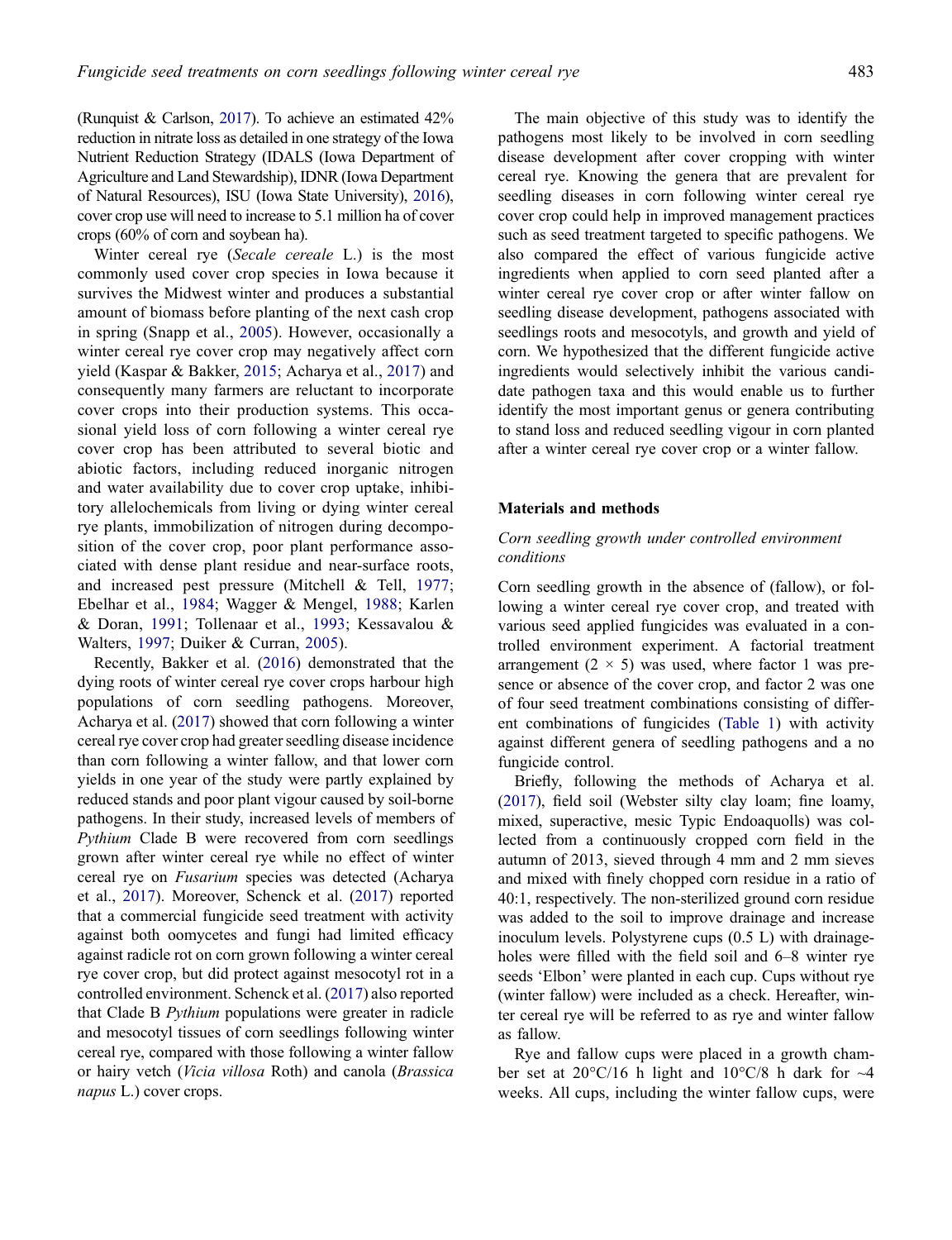| Seed treatment   | Active ingredient <sup>a</sup> | Commercial name | Manufacturer      | Rate $(mL kg^{-1})$ | Active<br>against |
|------------------|--------------------------------|-----------------|-------------------|---------------------|-------------------|
| ALL <sup>b</sup> | Metalaxyl                      | Allegiance      | Bayer CropScience | 0.29                | Pythium spp.      |
|                  | Pyraclostrobin                 | Stamina         | <b>BASF</b>       | 0.47                | Fusarium spp.     |
|                  | Fludioxonil                    | Maxim 4FS       | Sygenta           | 95                  | F. graminearum    |
|                  | Ipconazole                     | Rancona         | Valent            | 0.03                | F. solani         |
|                  | Sedaxane                       | Vibrance 500    | Sygenta           | 189                 | Rhizoctonia spp.  |
| P                | Metalaxyl                      | Allegiance      | Bayer CropScience | 0.29                | Pythium spp.      |
| FP               | Metalaxyl                      | Allegiance      | Bayer CropScience | 0.29                | Pythium spp.      |
|                  | Pyraclostrobin                 | <b>Stamina</b>  | <b>BASF</b>       | 0.47                | Fusarium spp.     |
| <b>FR</b>        | Pyraclostrobin                 | Stamina         | <b>BASF</b>       | 0.47                | Fusarium spp.     |
|                  | Fludioxonil                    | Maxim 4FS       | Sygenta           | 95                  | F. graminearum    |
|                  | Ipconazole                     | Rancona         | Valent            | 0.03                | F. solani         |
|                  | Sedaxane                       | Vibrance 500    | Sygenta           | 189                 | Rhizoctonia spp   |
| $NT^b$           | None                           | None            | None              | None                | None              |

<span id="page-4-0"></span>Table 1. Description of the fungicide seed treatments applied to corn seeds to evaluate corn seedling growth and seedling diseases following winter cereal rye cover crops in the controlled environment study and field study in Iowa in 2014 and 2015.

Active ingredients applied to corn seed treatment target specific soil-borne pathogens, such as metalaxyl = Pythium spp., pyraclostrobin = Fusarium spp., fludioxonil = F. graminearum, ipconazole = F. solani and F. oxysporum, and sedaxane = Rhizoctonia spp.  $\frac{b}{b}$  Indicates these seed treatments were included in the field experiment.

sprayed with glyphosate  $[(N-(phosphonometry1)$  glycine; 6.6 g a.i  $L^{-1}$ ] using a hand-held spray bottle at a rate equivalent to ~1.26 kg a.i. ha<sup>-1</sup>, 30–32 days after rye planting to terminate rye plants.

Corn seeds (Hybrid P1151R, DuPont-Pioneer Hybrid International, Johnston, IA) were treated with five different combinations of fungicides (Table 1) with activity against different genera of seedling pathogens. Each treatment was applied as a water-based slurry to 50 g of corn seed (7.7 mL slurry  $kg^{-1}$  seed) following the company's recommended rate for corn. To monitor seed coverage, red seed colourant (Becker Underwood,  $0.22 \text{ mL kg}^{-1}$ seed) was added to all treatments, including the nontreated control. For each treatment, the fungicide slurry and seeds were weighed using an analytical scale, poured into a plastic bag and sealed, and hand shaken for 5 min until the fungicide seed treatment was evenly distributed on the corn seed coat. Treated corn seeds were air dried and then stored at 4°C prior to use.

Corn seeds (5 per cup) were planted 3 days after rye termination. Similarly, 5 seeds were planted in each of the fallow cups 3 days after glyphosate application. Each cup was considered an experimental unit and the 5 seeds within cups were subsamples. The cups were arranged in a randomized complete block design within the controlled environment chamber. The controlled environment experiment was conducted twice (Run 1 and 2). Environmental conditions in the growth chamber were set to be conducive for seedling disease development (12°C/16 h light and 10°C/8 h dark for 32 days). Seven days after rye termination, the dead rye plants were cut at the soil surface and removed from the cups. Cups were watered (50–60 mL) every 2 to 3 days, and 80 mL of nutrient solution (Miracle-Gro, Scotts Miracle-Gro Products, Marysville, OH; 1.85 g L<sup>-1</sup> water) was applied once a week.

After 32 days, whole corn seedlings were removed from the cups and soil was carefully washed from the roots. For each cup or seedling, the following data were recorded: number of seedlings emerged, shoot height, shoot dry weight, radicle length, disease incidence and disease severity (only Run 2). In both Runs 1 and 2, disease incidence (DI) was calculated as the percentage of the five seedlings within each cup with visible rot or disease symptoms on the radicle. In Run 2, in an effort to improve the detection of seed treatment effects on disease development, the severity of disease symptoms was also determined for each seedling by visually estimating the area of each radicle covered with lesions and scoring on a 1 to 5 scale, where  $1 = 1 - 10\%$  of roots covered with lesions; 2, 3, 4 and  $5 = 11 - 25\%$ , 26–50%, 51–75% and 76–100% of roots with lesions, respectively (Acharya et al., [2017\)](#page-16-0). Healthy plants with no visible lesions were assigned a value of 0.

# Corn seedling growth in field experiment

A field experiment testing corn growth following a rye cover crop and corn fungicide seed treatments was conducted over two years at a field site near Boone, IA, which had a history of corn-soybean rotation and notillage. The soils at the field site are mapped as Nicollet clay loam (fine loamy, mixed, superactive, mesic Aquic Hapludolls) and Clarion loam (fine loamy, mixed,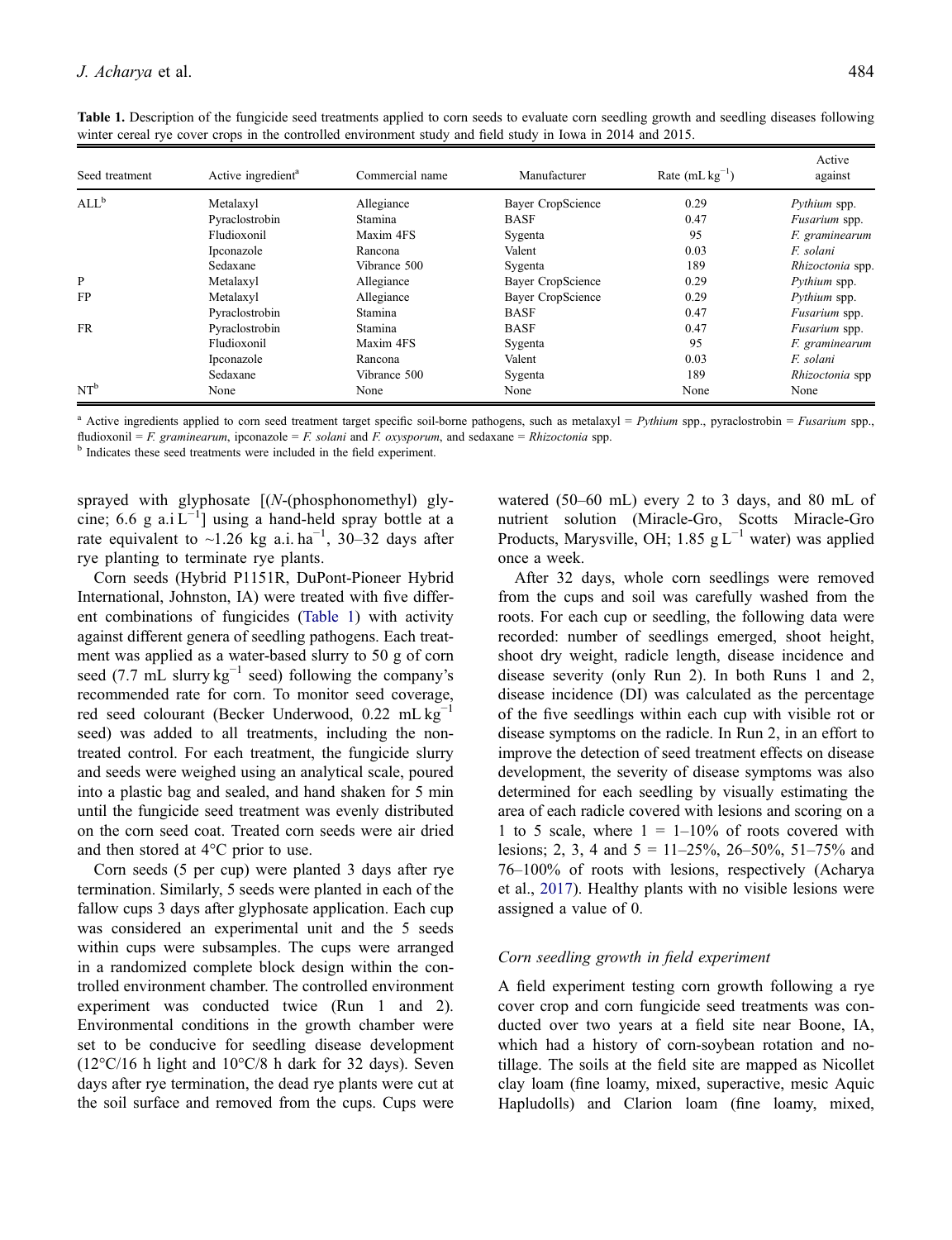superactive, mesic Typic Hapludolls) (Andrews & Diderikson, [1981\)](#page-16-0). A factorial treatment arrangement  $(2 \times 2)$  with four treatments testing the effects of presence of a rye cover crop by fungicide seed treatment was used. The rye cover crop presence treatments were corn planted following a rye cover crop (rye) and corn planted following no cover crop (fallow). The two fungicide corn seed treatments consisted of no fungicide seed treatment applied to the seed (NT) and a combination of all fungicides (ALL) that was used in the growth chamber experiment [\(Table 1](#page-4-0)). The four treatments included: (i) Winter fallow with non-treated corn seed (fallow  $\times$  NT), (ii) Winter fallow with treated corn seed (fallow  $\times$  ALL), (iii) Winter rye cover crop with non-treated corn seed (rye  $\times$  NT), and (iv) Winter rye cover crop with treated corn seed (rye  $\times$  ALL). Twenty-four plots, 18.3 m long and 3.8 m wide, with five rows 0.76 m apart, were arranged in a randomized complete block design with six replications.

In the autumn of 2013 and 2014, a rye cover crop was established by broadcasting seeds (variety 'Elbon') following soybean harvest in the autumn (19 Oct. 2013 and 21 Sept. 2014) at a rate of  $3.1 \times 10^6$  seeds ha<sup>-1</sup>. Seeds were shallowly incorporated with a rolling stalk chopper (Buffalo Manufacturing Co., Columbus, NE). The following spring (14 May 2014 and 28 April 2015), rye was killed by spray application of glyphosate (1.35 kg a. i. in 150 L  $ha^{-1}$ ). Fallow plots were also sprayed with glyphosate to manage emerged weeds and for consistency of exposure to glyphosate. After rye shoots were dead, they were collected from two arbitrary locations in each plot by clipping plants close to the soil surface inside a rectangular frame (0.76 m wide by 0.50 m long), dried at 60°C in a forced-air oven, and weighed to determine cover crop shoot biomass. Combined subsamples were finely ground and analysed for N concentration using the dry combustion-gas chromatograph method (Schepers et al., [1989\)](#page-17-0) with an EA1112 Flash NC Elemental analyser (Thermo Electron Corp., Waltham, MA). Nitrogen contents were calculated by multiplying cover crop shoot biomass on an area basis by tissue N concentration.

The glyphosate resistant corn hybrid P1151R (DuPont-Pioneer Hybrid International, Johnston, IA) treated either with a combination of all fungicides (ALL; as described previously) or non-treated (NT), was planted at a rate of 88 960 seeds ha<sup> $-1$ </sup> in 0.76 m inter-row spacing using a 5row no-till planter on 17 May 2014 and 1 May 2015, which was 3 days after herbicide application for rye termination. Application of fertilizer before planting or during planting was avoided to preclude potential effects on soil pathogens, especially in or near the seed furrow. A

post-planting side dress application of N fertilizer as liquid urea-ammonium nitrate was applied next to the corn rows at a rate of 201 kg ha<sup>-1</sup> on 3 June in 2014 and on 2 June in 2015.

Whole corn seedlings were sampled by extracting a soil volume of  $\sim 0.15$  m<sup>3</sup> directly below the plant with a spade to preserve a large portion of the root system. Intact shoots and roots were then separated from the soil by soaking and agitating the plants and soil in water. In 2014, corn seedlings were sampled on 16–17 June, at stage V4 to V5. Because the root systems at this growth stage were larger than expected, it was difficult to remove the seedlings from the soil either during the initial extraction or the washing without breaking off roots. As a result, sampling in the second year was performed at growth stage V2 to V3  $(1-2 \text{ June } 2015)$ . Six corn seedlings, three each from row 2 and row 4 of each plot were arbitrarily sampled and assessed for plant growth and root disease. Data were recorded for shoot height, radicle length, shoot dry weight, root disease incidence, and root rot severity (in 2015). Disease was assessed visually on all root types and mesocotyl tissue. These same plant samples were used for pathogen isolations and for assessment of pathogen density in roots and mesocotyls, as described below.

Monthly average air temperature and precipitation data were obtained from a weather station located near the experimental site (Iowa Environmental Mesonet, [2015\)](#page-16-0). In 2015, thermocouples (copper-constantan) attached to a data logger were installed at a 5-cm depth in one plot of each of the rye and fallow treatments to obtain soil temperatures.

#### Agronomic assessments

The number of plants, ears and barren plants were counted within the entire centre row of each plot on 9 October 2014 and 21 September 2015. Corn yield data were collected from the centre three rows of each fiverow plot, using a modified combine (Colvin1990) on 30 October 2014 and 19 October 2015. Grain moisture was recorded and grain yield adjusted to  $0.155$  g water kg<sup>-1</sup>.

### Isolation of pathogens from corn seedlings

For both the controlled environment and field trials, corn roots were washed with tap water and rinsed with sterile distilled water. Root tissue samples of 6 mm length were cut from either the root tip or zone of elongation from the radicles. If a lesion was present, the tissue sample included the leading edge of the lesion; if no lesion was present, an arbitrary sample was taken from the root tip or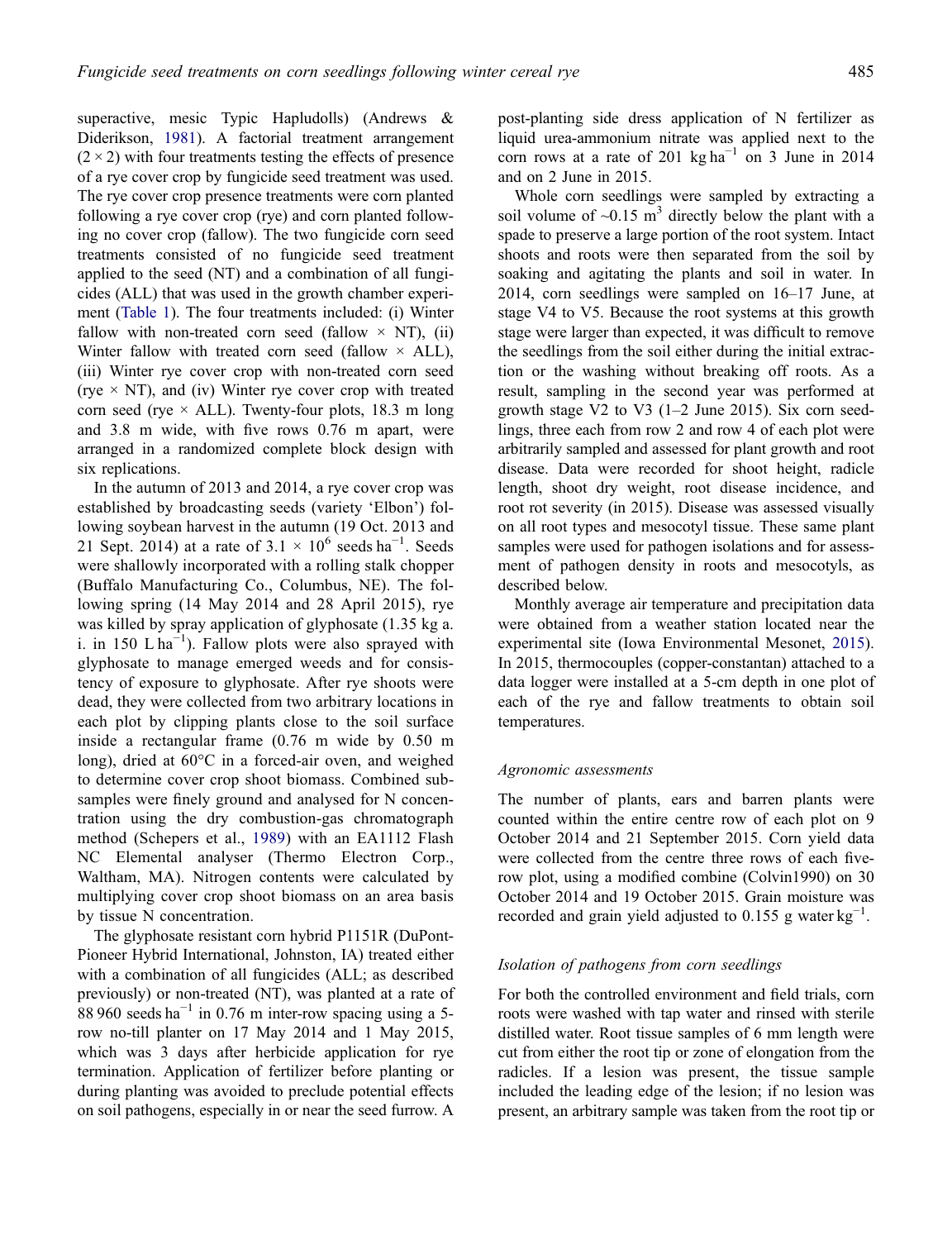the zone of elongation. Root samples were cut in half and pressed into the surface of each of corn meal agar and water agar plates. Corn meal agar medium was amended with pimaricin (5  $\mu$ g mL<sup>-1</sup>), ampicillin (250  $\mu$ g mL<sup>-1</sup>), rifampicin (10  $\mu$ g mL<sup>-1</sup>), pentachloronitrobenzene  $(50 \text{ µg} \text{ mL}^{-1})$  and benomyl  $(10 \text{ µg} \text{ mL}^{-1})$  (PARP+ B) to isolate oomycetes such as Pythium spp. (Matthiesen et al., [2016\)](#page-16-0). Similarly, water agar medium was amended with streptomycin  $(300 \mu g mL^{-1})$  and metalaxyl  $(96.6\%,$ 14.2  $\mu$ g mL<sup>-1</sup>), to isolate *Fusarium* spp. and *R. solani* (Windham & Lucas, [1987](#page-17-0); Vincelli & Beaupré, [1989;](#page-17-0) Bakker et al., [2016](#page-16-0)). Plates were incubated at 22–23°C for 2–3 days in the dark.

#### Identification of pathogens from corn seedlings

Isolates with coenocytic hyphae on PARP+ B were transferred to 4% V8 juice medium (DV8) containing neomycin sulphate (50  $\mu$ g mL<sup>-1</sup>) and chloramphenicol (10  $\mu$ g mL<sup>-1</sup>), while colonies on water agar were transferred to potato dextrose agar (PDA). Putative pathogen isolates were identified morphologically to genus using taxonomic keys (Middleton, [1943](#page-16-0); Waterhouse, [1967](#page-17-0); Van Der Plaats-Niterink, [1981](#page-17-0); Leslie & Summerell, [2006\)](#page-16-0). In 2015, marker gene sequencing was used to improve the resolution of identification of Pythium and Fusarium spp. Isolates of Pythium and Fusarium spp. were grown in potato dextrose broth (PDB) for 2–3 days, mycelium was washed with sterile water and freeze-dried, and tissue was pulverized by beating with a tungsten-carbide bead (3 mm diameter; Qiagen) on a Mini Bead beater (Biospec Products). DNA was extracted using the DNeasy Plant Mini Kit (Qiagen), according to the manufacturer's directions.

For Pythium spp., the cytochrome C oxidase subunit I (COI) gene was amplified as a useful marker for distinguishing among species (Robideau et al., [2011](#page-16-0)). For *Fusarium* spp., the translation elongation factor  $1-\alpha$ (TEF 1- $\alpha$ ) gene was amplified (Geiser et al., [2004\)](#page-16-0). After amplification, PCR products were cleaned using either a spin column or magnetic bead clean-up method, and were submitted for Sanger sequencing at the Iowa State University DNA Facility. Sequence chromatographs were manually trimmed using FinchTV (Geospiza). Pythium spp. COI gene sequences were compared with those provided by Robideau et al. ([2011](#page-16-0)). Fusarium spp. TEF 1- $\alpha$  gene sequences were matched against entries in the Fusarium-ID database (Geiser et al., [2004](#page-16-0)).

# Pathogen density in field-grown corn seedlings

The density of *Pythium* spp. present in corn radicle and mesocotyl tissues was measured using quantitative PCR

(qPCR) (Acharya et al., [2017](#page-16-0)). Clade B and Clade F Pythium spp. were targeted, as prior work has indicated that members of these clades constituted the majority of Pythium spp. associated with corn seedling disease in Iowa (Matthiesen et al., [2016;](#page-16-0) Acharya et al., [2017](#page-16-0); Bakker et al., [2017\)](#page-16-0). The procedure for qPCR was as described by Acharya et al. [\(2017\)](#page-16-0).

Standard curves were prepared from synthesized DNA (Invitrogen GeneArt Strings, Invitrogen) and spanned 6 orders of magnitude in copy number. Across qPCR runs, the standard curves always produced an  $r^2 > 0.99$ , and calculated PCR efficiencies were in the range of 93–106%. Three technical replicates were run for all samples and standards. Each qPCR run included no-template controls. Quantitative PCR readings below the detection limit were assigned a small non-zero value, defined as half of the calculated DNA content at a cycle threshold of 40. In order to account for the possibility of variable DNA extraction efficient among samples, which could confound estimates of absolute pathogen abundance, pathogen DNA content in corn tissues was expressed relative to corn DNA content (copies of Pythium ITS gene per million copies of corn tua4 gene). Resulting ratios were log-transformed prior to analysis in order to meet homogeneity of variance assumptions. In corn tissue designated for qPCR analysis, an error during sample processing left only one subsample per plot for radicles (vs. 2 subsamples for mesocotyls).

# Data processing and statistical analyses

Values were averaged across subsamples originating from the same plot. Disease incidence (DI) was determined based on the percentage of seedlings in each cup or plot with visible lesions, or from which isolates of a given genus (Fusarium, Pythium or Rhizoctonia) were recovered. Disease incidence (DI) and disease severity (DS) were combined into a single disease index (DX), using the formula  $DX = DI \times DS/5$  (Li et al., [2013](#page-16-0); Kandel et al., [2015\)](#page-16-0).

Analysis of variance was performed on data for all measured parameters using PROC GLIMMIX in SAS version 9.3 (SAS Institute Inc. Cary, NC). Data from runs within the controlled environment chamber experiments and years within the field experiment were analysed separately because of differences observed in experimental variability, disease incidence levels, and treatment effects between runs and years. For both experiments, cover crop treatment, seed treatment and their interaction were considered fixed factors and replication was considered as a random factor. If a main effect was significant ( $P \leq 0.05$ ), then treatment means were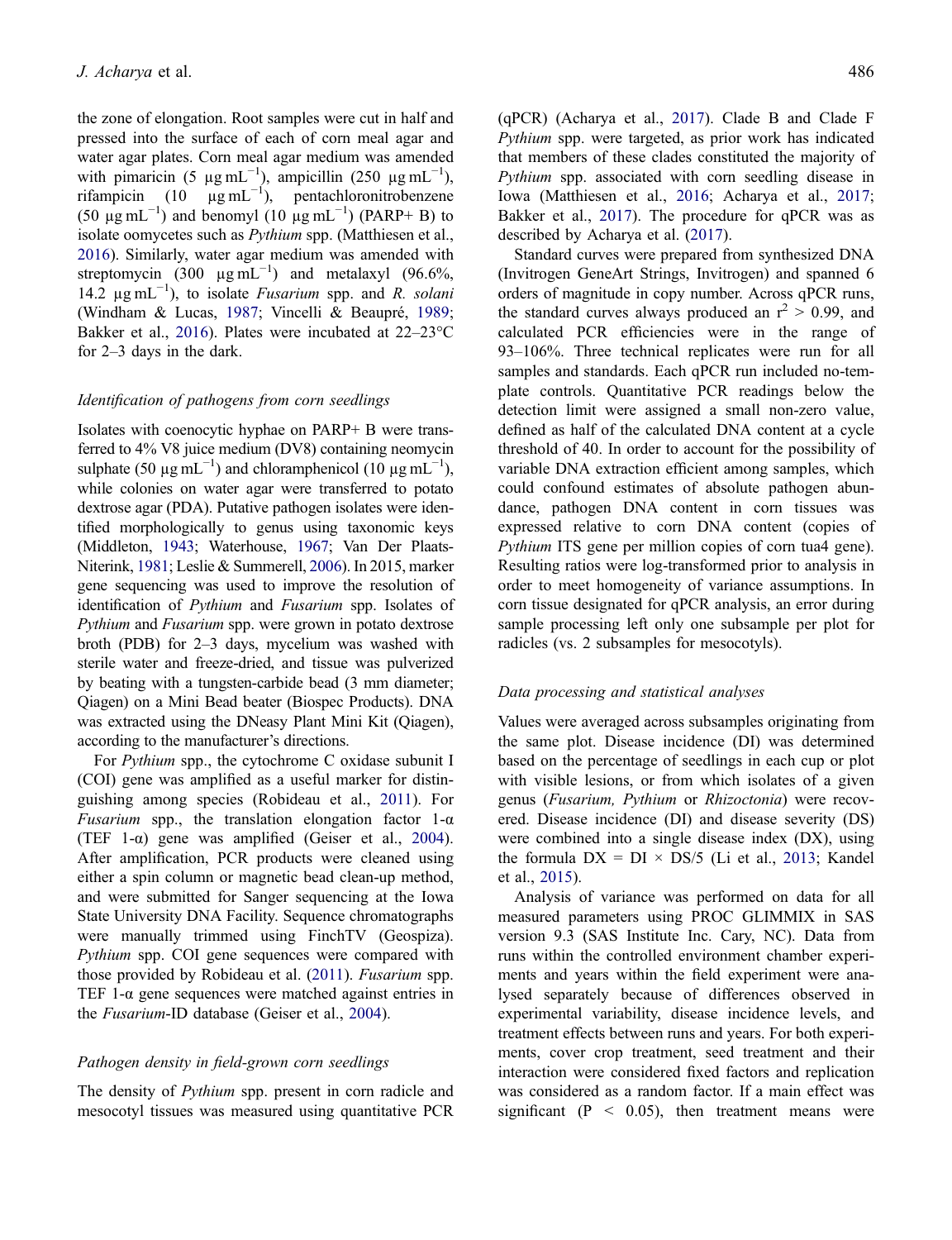<span id="page-7-0"></span>compared using Fisher's LSD at  $P = 0.05$ . In some cases, for consistency between runs, years, or among variables, means of all treatment combinations were also analysed and compared as individual treatments even if the main effects interaction was not significant.

# Results

Effect of rye cover crop and fungicide seed treatment on corn seedling growth under controlled environment conditions

Corn seedling growth-development. The main effects of cover crop presence or seed treatments were significant for almost all of the measured parameters for corn seedling growth (seedling emergence, shoot height, radicle length and shoot dry weight) in both runs (Table 2). Interactions between cover crop and seed treatments were not significant for any corn seedling growth measurements. Although the interaction was not significant, to be consistent with our presentation of data for root disease and infection, we also analysed and presented the data as 10 individual treatments.

Seedling emergence was improved by the fungicide seed treatments when corn followed a rye cover crop (Table 2). Following rye, the ALL, P and FP treatments had greater emergence than NT in both runs. Following fallow, seed treatments had less effect and only the ALL treatment improved emergence in both runs.

The effect of fungicide treatments was significant on shoot height for the treatment combinations following rye in both runs (Table 2). In Run 1 of the experiment, seedlings treated with fungicide treatments ALL, P and FP were taller compared with those treated with FR and NT. In Run 2, ALL, P, FP and FR treatments had taller corn seedlings than NT. In contrast, fungicide seed treatments showed no effect on shoot height following fallow except for FR having taller plants than NT in Run 2.

The effect of fungicide seed treatment was not consistent between runs for corn seedling shoot dry weight (Table 2). In general, fungicide seed treatments ALL, P and FP showed greater corn seedlings shoot dry weight than NT when corn followed rye in both runs. Corn shoot dry weight of five plants ranged from 0.1 to 0.3 g following rye. However, seedling shoot dry weight of five plants was greater and ranged from 0.3 to 0.9 g when corn

Table 2. Main effects of fungicide seed treatments following winter cereal rye cover crop or fallow on corn seedling growth in a controlled environment<sup>a</sup>.

|                                     |                     | Run 1                    |                         |                           |                     | Run 2                |                         |                           |  |
|-------------------------------------|---------------------|--------------------------|-------------------------|---------------------------|---------------------|----------------------|-------------------------|---------------------------|--|
| Treatments <sup>b</sup>             | Emergence<br>$(\%)$ | Shoot height<br>$(cm)^c$ | Shoot dry weight<br>(g) | Radicle<br>length<br>(cm) | Emergence<br>$(\%)$ | Shoot height<br>(cm) | Shoot dry weight<br>(g) | Radicle<br>length<br>(cm) |  |
| Rye, ALL                            | 95.8 <sup>ad</sup>  | 11.4 <sup>abc</sup>      | 0.3 <sup>b</sup>        | 1.9 <sup>b</sup>          | $90.0^{b}$          | $11.4^\mathrm{c}$    | 0.3 <sup>d</sup>        | $1.2^{\circ}$             |  |
| Rye, P                              | $87.5^{\text{ac}}$  | 10.7 <sup>cd</sup>       | $0.2^{bc}$              | 2.9 <sup>b</sup>          | 90.0 <sup>ab</sup>  | $12.2^{\circ}$       | $0.3^{\text{de}}$       | $2.7^{\circ}$             |  |
| Rye, FP                             | $79.2^{ab}$         | $11.0^{bc}$              | $0.2^{\rm b}$           | 3.0 <sup>b</sup>          | 76.7 <sup>bc</sup>  | 11.8 <sup>c</sup>    | 0.3 <sup>d</sup>        | 1.7 <sup>c</sup>          |  |
| Rye, FR                             | $50.0^\circ$        | 8.0 <sup>e</sup>         | 0.1 <sup>d</sup>        | 0.8 <sup>b</sup>          | $63.3^\circ$        | $11.5^\circ$         | $0.3^{\text{de}}$       | $1.2^{\circ}$             |  |
| Rye, NT                             | $55.0^\circ$        | 8.3 <sup>de</sup>        | 0.1 <sup>cd</sup>       | 0.7 <sup>b</sup>          | $43.3^d$            | 7.6 <sup>d</sup>     | 0.1 <sup>e</sup>        | $0.7^\circ$               |  |
| Fallow, ALL                         | 100.0 <sup>a</sup>  | $13.7^{\rm a}$           | 0.4 <sup>a</sup>        | $13.2^{\rm a}$            | $100.0^{\rm a}$     | $17.9^{ab}$          | 0.9 <sup>b</sup>        | 11.7 <sup>a</sup>         |  |
| Fallow, P                           | $87.5^{ab}$         | $13.4^{ab}$              | 0.4 <sup>a</sup>        | $12.3^{\rm a}$            | $93.3^{ab}$         | $17.1^{\rm b}$       | 0.9 <sup>b</sup>        | 11.1 <sup>a</sup>         |  |
| Fallow, FP                          | $87.5^{ab}$         | 11.5 <sup>abc</sup>      | 0.3 <sup>b</sup>        | 10.4 <sup>a</sup>         | 90.0 <sup>ab</sup>  | $19.4^{ab}$          | 0.9 <sup>b</sup>        | 10.6 <sup>ab</sup>        |  |
| Fallow, FR                          | $95.8^{a}$          | $13.3^{ab}$              | 0.4 <sup>a</sup>        | $12.8^{\rm a}$            | $93.3^{ab}$         | 20.8 <sup>a</sup>    | 1.2 <sup>a</sup>        | 11.9 <sup>a</sup>         |  |
| Fallow, NT                          | 70.8 <sup>bc</sup>  | 12.7 <sup>abc</sup>      | $0.3^{ab}$              | 10.6 <sup>a</sup>         | $80.0^{bc}$         | $16.6^{b}$           | $0.6^{\circ}$           | $9.6^{\rm b}$             |  |
| P value                             | 0.0002              | 0.0002                   | < 0001                  | < 0001                    | < 0001              | < 0001               | < 0001                  | < 0001                    |  |
| Main effects and interaction effect |                     |                          |                         |                           |                     |                      |                         |                           |  |
| P value $(CC)$                      | < 0.01              | < 0.01                   | < 0.01                  | < 0.01                    | < 0.01              | < 0.01               | < 0.01                  | < 0.01                    |  |
| P value (ST)                        | < 0.01              | < 0.01                   | 0.05                    | < 0.01                    | < 0.01              | < 0.01               | 0.11                    | < 0.01                    |  |
| P value $(CC \times ST)$            | 0.14                | 0.72                     | 0.88                    | 0.96                      | 0.15                | 0.25                 | 0.41                    | 0.16                      |  |

a Growth chamber was set at 20°C with 16 h of light and 10°C with 8 h of darkness for growing winter cereal rye and 12°C with 16 h of light and 10°C with 8 h of darkness for growing corn.

<sup>b</sup>Seed treatments applied to corn seed planted in cups following winter cereal rye or no winter cereal rye (fallow): ALL = metalaxyl (Alliance; Bayer CropScience, 0.29 mL kg−<sup>1</sup> ), pyraclostrobin (Stamina; BASF, 0.47 mL kg−<sup>1</sup> ), fludioxonil (Maxim 4FS; Sygenta, 95 mL kg−<sup>1</sup> ), ipconazole (Rancona; Valent, 0.03 mL kg<sup>-1</sup>) and sedaxane (Vibrance 500; Sygenta, 189 mL kg<sup>-1</sup>); P = metalaxyl alone; FP = metalaxyl and pyraclostrobin; FR = pyraclostrobin, fludioxonil, ipconazole and sedaxane; and NT = non-treated seed control.

<sup>c</sup>Corn shoot height was measured from ground level to the extended leaf.

<sup>d</sup>Means followed by the same letter within a column and run are not significantly different at P value 0.05 using Fisher's protected least significant difference.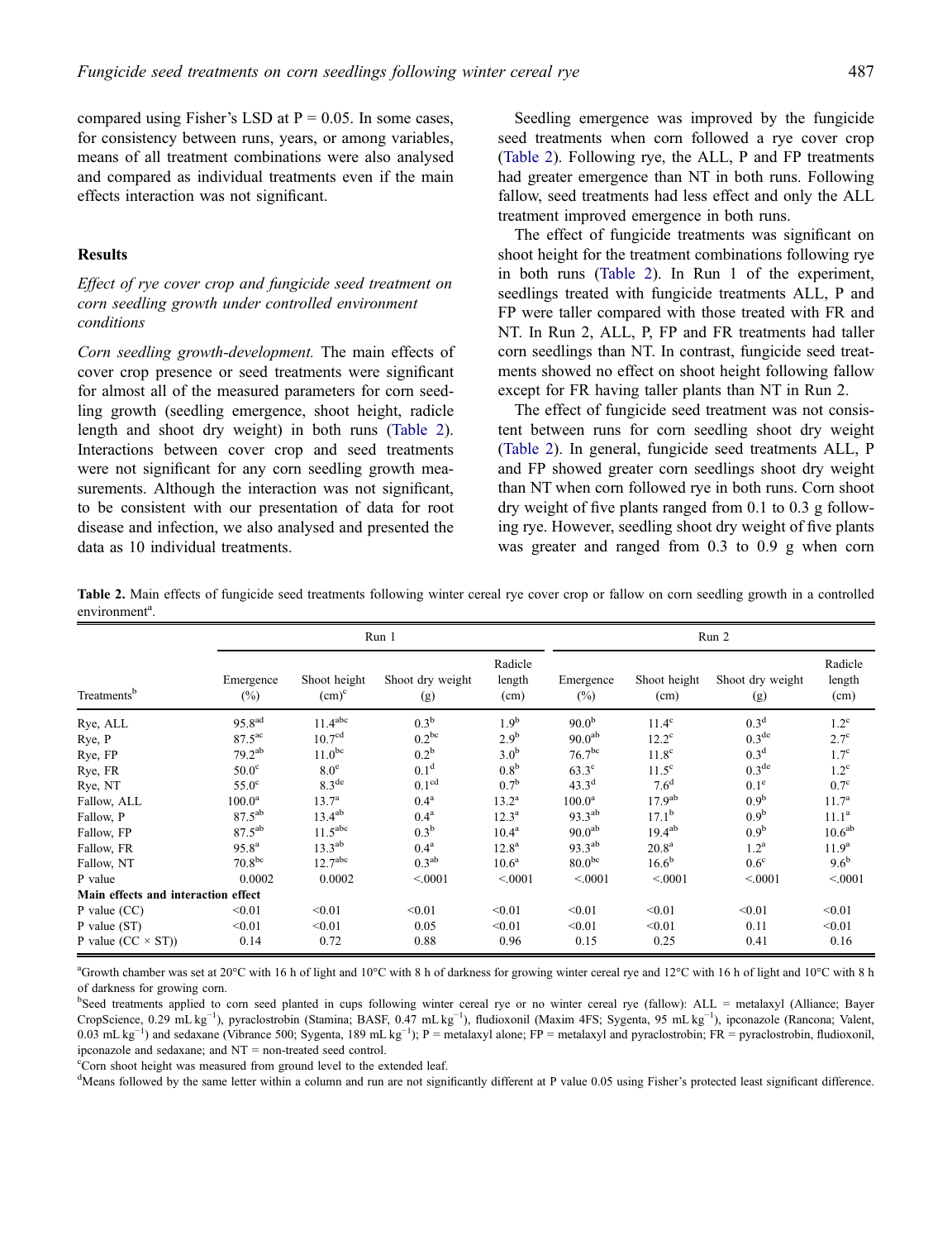<span id="page-8-0"></span>followed fallow. Fungicide seed treatments following fallow had no significant effect in Run 1 and a positive effect in Run 2. Fungicide seed treatments showed no effect on radicle length of corn seedlings for all treatment combinations when corn followed rye in both runs ([Table 2\)](#page-7-0). Radicle length was ~10 times smaller following rye than following fallow. Fungicides seed treatments following fallow had no significant effect in Run 1 and a positive effect in Run 2.

Corn root disease and infection. There was a significant interaction of cover crop presence and seed treatment on corn seedling root disease parameters. As a result, data for radicle root disease and infection are presented as individual treatment combination means rather than as main effect means (Table 3).

No effect of fungicide treatment was detected on the incidence of radicle lesions for all treatment combinations when corn followed rye (Table 3). Dark black or brown lesions near the radicle tip were observed on nearly all plants when corn followed rye, including those treatments that received fungicide seed treatments. In contrast, when corn followed fallow, there were 0–15.3% of the

Fungicide seed treatment significantly affected the disease index (determined only in Run 2) when corn followed rye, but not when corn followed fallow (Table 3). Radicle disease index values were 39–97% following rye versus 0.3–6% following fallow. Following rye, the radicle disease index values of corn seedlings grown from seed treated with metalaxyl (ALL, P and FP) were lower compared with those of seed treatments where metalaxyl was not included (FR and NT; Table 3). In Run 2, disease incidence was 100% for all corn radicles regardless of seed treatment, but we noted that disease severity differed among treatments and this prompted us to add disease index as a measurement to Run 2.

Recovery of Pythium spp. was significantly affected by fungicides for treatments following rye in Run 1 and for treatments following fallow in Run 2 ( $P = 0.01$ ; Table 3). In general, Pythium incidence was reduced with fungicide

Table 3. Mean radicle disease incidence (RDI), radicle disease index (RDX) and the incidence of Pythium and Fusarium spp. recovered from corn seedlings at growth stage V2 to V3 for 10 different combination of corn seed treatments and winter cereal rye presence (rye and fallow) in a controlled environment<sup>a</sup>.

| Treatments <sup>b</sup> |                     | Run 1                         |                                |                   | Run 2                          |                              |                               |  |  |
|-------------------------|---------------------|-------------------------------|--------------------------------|-------------------|--------------------------------|------------------------------|-------------------------------|--|--|
|                         | RDI $(\%)^c$        | Pythium<br>incidence $(\%)^d$ | Fusarium<br>incidence $(\%)^e$ | <b>RDI</b><br>(%) | <b>RDX</b><br>$(\%)^{\dagger}$ | Pythium<br>incidence $(\% )$ | Fusarium<br>incidence $(\% )$ |  |  |
| Rye, ALL                | 100.0 <sup>ag</sup> | $26.4^{b}$                    | $4.2^{bc}$                     | $100.0^{\rm a}$   | $39.3^{d}$                     | $57.5^{\rm a}$               | 86.7                          |  |  |
| Rye, P                  | $100.0^{\rm a}$     | 0.0 <sup>b</sup>              | 36.1 <sup>ab</sup>             | $100.0^{\rm a}$   | $53.2^{\circ}$                 | 40.8 <sup>ab</sup>           | 72.5                          |  |  |
| Rye, FP                 | $100.0^{\rm a}$     | $27.8^{b}$                    | $11.1^{bc}$                    | $100.0^a$         | 45.7 <sup>cd</sup>             | $39.2^{\rm a}$               | 84.2                          |  |  |
| Rye, FR                 | $100.0^{\rm a}$     | $68.7^{\rm a}$                | $56.3^{\rm a}$                 | $100.0^a$         | $70.1^{\rm b}$                 | $63.9^{ab}$                  | 83.3                          |  |  |
| Rye, NT                 | $100.0^{\rm a}$     | 59.9 <sup>a</sup>             | 50.0 <sup>a</sup>              | $100.0^{\rm a}$   | $97.3^{\rm a}$                 | $33.3^{ab}$                  | 55.6                          |  |  |
| Fallow, ALL             | 5.0 <sup>c</sup>    | $4.2^{\rm b}$                 | $10.0^{bc}$                    | $6.7^\circ$       | $0.3^e$                        | $13.3^{bc}$                  | 80.0                          |  |  |
| Fallow, P               | 0.0 <sup>c</sup>    | 0.0 <sup>b</sup>              | $12.5^{bc}$                    | 10.0 <sup>c</sup> | $0.4^\mathrm{e}$               | 0.0 <sup>c</sup>             | 47.5                          |  |  |
| Fallow, FP              | $0.0^{\circ}$       | 0.0 <sup>b</sup>              | 0.0 <sup>c</sup>               | $16.7^\circ$      | $2.3^e$                        | 0.0 <sup>c</sup>             | 55.8                          |  |  |
| Fallow, FR              | $5.6^{\circ}$       | $5.6^{\rm b}$                 | 20.8 <sup>abc</sup>            | $44.2^{b}$        | $5.8^{\circ}$                  | $14.2^{bc}$                  | 62.5                          |  |  |
| Fallow, NT              | $15.3^{b}$          | $22.2^b$                      | $15.3^{bc}$                    | $46.7^{b}$        | $5.3^{\circ}$                  | 38.3 <sup>ab</sup>           | 72.2                          |  |  |
| $P$ value               | < 0.01              | < 0.01                        | 0.03                           | < 0.01            | 0.01                           | < 0.01                       | 0.11                          |  |  |

a Growth chamber was set at 20°C with 16 h of light and 10°C with 8 h of darkness for growing winter cereal rye and 12°C with 16 h of light and 10°C with 8 h of darkness for growing corn.  $DI = Dise$ ase incidence and  $DX = Dise$ ase index.

b Seed treatments applied to corn seed planted in cups following winter cereal rye or no winter cereal rye (fallow): ALL = metalaxyl (Alliance; Bayer CropScience, 0.29 mL kg<sup>-1</sup>), pyraclostrobin (Stamina; BASF, 0.47 mL kg<sup>-1</sup>), fludioxonil (Maxim 4FS; Sygenta, 95 mL kg<sup>-1</sup>), ipconazole (Rancona; Valent, 0.03 mL kg<sup>-1</sup>), and sedaxane (Vibrance 500; Sygenta, 189 mL kg<sup>-1</sup>); P = metalaxyl alone; FP = metalaxyl and pyraclostrobin; FR = pyraclostrobin, fludioxonil, ipconazole and sedaxane; and NT = non-treated seed control.

 $c^{\text{radicle}}$  disease incidence was calculated as the percentage of disease seedlings with lesions on the radicle (N = 6).

<sup>d</sup> Pythium incidence was determined as the percentage of plants from which Pythium spp. were isolated (N = 6).

*<sup>e</sup>Fusarium* incidence was determined as the percentage of plants from which *Fusarium* spp. were isolated (N = 6).

<sup>f</sup>Radicle disease index was calculated using the formula DX = DI × DS/5. Disease severity (DS) was scored on a 1 to 5 scale where  $1 = 1-10\%$  of radicle covered with lesions; 2, 3, 4 and  $5 = 11-25\%$ ,  $26-50\%$ ,  $51-75\%$  and  $76-100\%$  of radicle roots with lesions.

<sup>g</sup>Means followed by the same letter within a column and run are not significantly different at P value 0.05 using Fisher's protected least significant difference.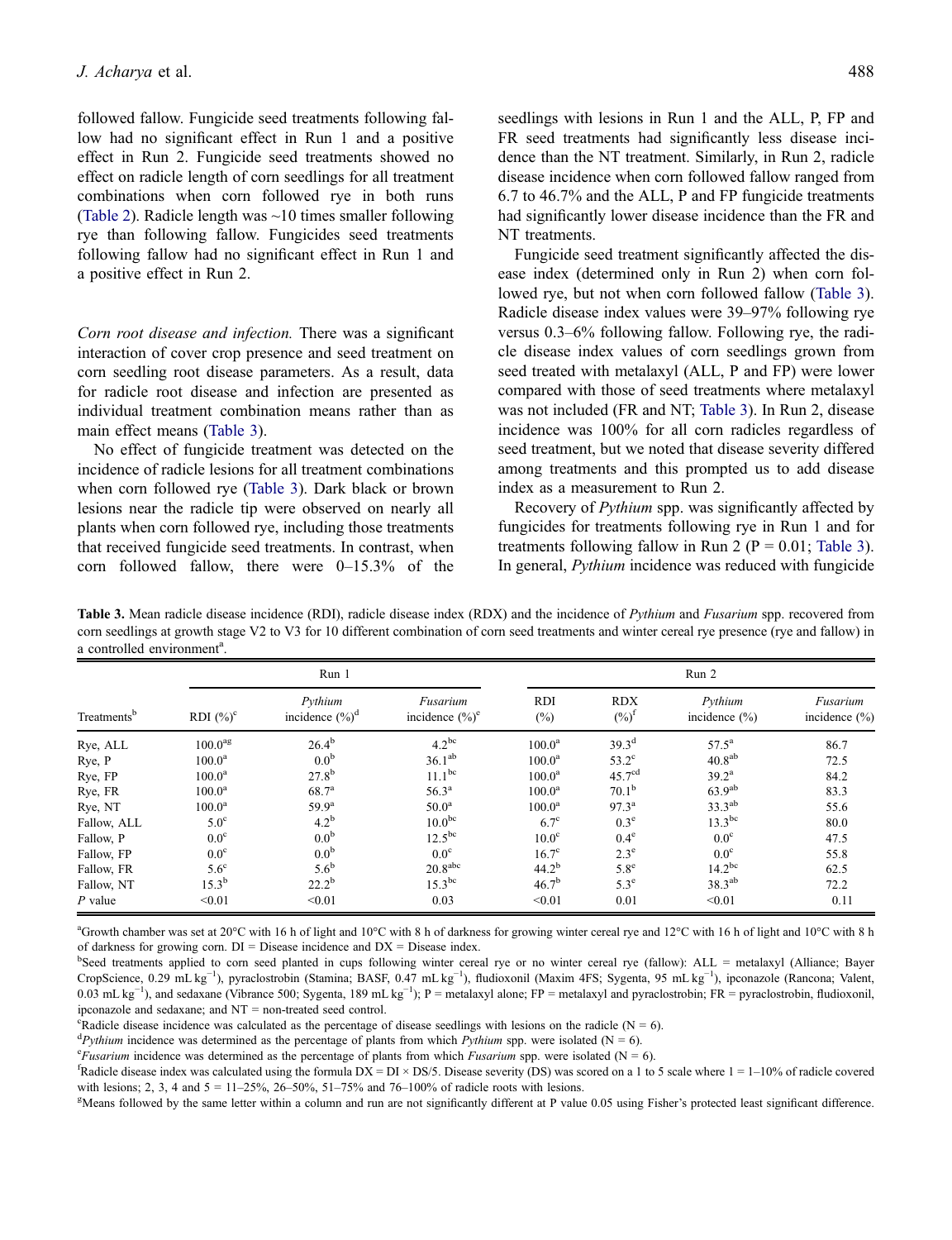treatments ALL, P and FP, which all contained metalaxyl ([Table 3\)](#page-8-0). In Run 1 when corn followed rye, Pythium incidence ranged from 0 to 69% and the ALL, P and FP fungicide treatments had lower Pythium incidence than the FR and NT treatments. When corn followed fallow in Run 1, Pythium incidence only ranged from 0 to 22% and none of the fungicide seed treatments were significantly different from each other. In Run 2, when corn followed rye, Pythium incidence was higher than Run 1, ranging from 33 to 64%, and there were no significant differences among seed treatments. When corn followed fallow in Run 2, Pythium incidence ranged from 0 to 38% and the P and FP seed treatments had lower Pythium incidence than the no fungicide (NT) seed treatment.

Fusarium incidence results were generally less consistent than those for Pythium incidence. In Run 1, when corn followed rye, Fusarium incidence ranged from 4 to 56% and the ALL and FP seed treatments had lower Fusarium incidence than the FR and NT treatments ([Table 3](#page-8-0)). Both the ALL and FP treatments contain pyraclostrobin, which has activity against Fusarium spp., but the FR treatment also containing pyraclostrobin had no effect. When corn followed fallow in Run 1, *Fusarium* incidence ranged from 0 to 20.8% and there were no significant differences among seed treatments. In Run 2, *Fusarium* incidence was quite high for all treatment combinations (55–87%) and there was no significant effect of the treatment combinations on the recovery of Fusarium spp. Although results are not shown in [Table 3,](#page-8-0) Rhizoctonia solani was not recovered from any seedling roots in this experiment.

# Effect of rye cover crop and fungicide seed treatment on corn seedling growth in a field experiment

Weather data. Average air temperature and precipitation differed in each year of the study. In the second year, it was warmer from December 2014 to March 2015 by ~4°C and slightly warmer from March 2015 to May 2015 by 2°C compared with the same periods in the previous year (Table 4). More precipitation occurred from February to April 2014 than from February to April 2015. In 2015, average soil temperature at a 5 cm depth after corn planting was 16.3°C in the rye plot and 17.3°C in the fallow plot between 30 April 2015 and 30 May 2015 (day of year (DOY) 120 through 150; Supplementary Fig. 1). This demonstrates that on average the soil temperature in the rye plots was cooler than the fallow plots.

Rye shoot biomass and corn seedling growth. Rye shoot biomass was  $\sim$ 4 times greater in 2015 (3.45 Mg ha<sup>-1</sup>) than in 2014 (0.95 Mg ha<sup>-1</sup>). This may have been due

**Table 4.** Average monthly air temperature  $(^{\circ}C)$  and total monthly precipitation (mm), as recorded by a weather station 2 km from the experimental site in Iowa.

| Months    | Average<br>monthly<br>temperature<br>2013-2014<br>(°C) | Average<br>monthly<br>temperature<br>2014-2015<br>$(C^{\circ}C)$ | Total<br>monthly<br>precipitation<br>2013-2014<br>(mm) | Total monthly<br>precipitation<br>$2014 - 2015$ (mm) |
|-----------|--------------------------------------------------------|------------------------------------------------------------------|--------------------------------------------------------|------------------------------------------------------|
| October   | 11.2                                                   | 11.7                                                             | 63.6                                                   | 95.0                                                 |
| November  | 1.7                                                    | $-0.9$                                                           | 35.0                                                   | 25.9                                                 |
| December  | $-7.8$                                                 | $-1.5$                                                           | 8.6                                                    | 30.0                                                 |
| January   | $-8.5$                                                 | $-4.0$                                                           | 4.0                                                    | 7.3                                                  |
| February  | $-10.1$                                                | $-8.9$                                                           | 38.7                                                   | 20.7                                                 |
| March     | 0.4                                                    | 4.6                                                              | 31.4                                                   | 6.2                                                  |
| April     | 9.7                                                    | 11.6                                                             | 125.8                                                  | 88.0                                                 |
| May       | 16.6                                                   | 16.7                                                             | 108.3                                                  | 114.6                                                |
| June      | 21.6                                                   | 21.5                                                             | 236.4                                                  | 175.1                                                |
| July      | 20.9                                                   | 22.6                                                             | 73.1                                                   | 151.4                                                |
| August    | 22.4                                                   | 20.9                                                             | 144.9                                                  | 208.9                                                |
| September | 17.6                                                   | 20.9                                                             | 139.8                                                  | 128.3                                                |

in part to the rye cover crop planted 28 days earlier in the autumn of 2014 than in 2013. Additionally, March and April were considerably warmer in 2015 than in 2014. The average N concentration of rye shoot biomass at cover crop termination was 22.1 g N kg<sup>-1</sup> in 2014 and 15.4 g N  $kg^{-1}$  in 2015. This resulted in rye shoots removing 21 and 53 kg  $N \, \text{ha}^{-1}$  from the soil prior to corn planting in 2014 and 2015, respectively.

Seedling shoot height, radicle length and shoot dry weight were significantly affected by the presence of a rye cover crop in both years  $(P < 0.01$ ; [Table 5\)](#page-10-0). Alternately, fungicide seed treatment had no effect on shoot height and radicle length and only affected shoot dry weight in 2014. Because seedlings were sampled at an earlier leaf stage in 2015 to allow more complete extraction of seedling roots, the corn seedlings in 2015 were smaller than those in 2014. Corn seedlings planted after a rye cover crop had shoots that were 9% shorter in 2014 and 33% shorter in 2015 than shoots of seedlings planted after fallow ( $P < 0.01$ ). Corn radicle length was longer following fallow than a rye cover crop by 19% in 2014 and 44% in 2015. The interaction between cover crop and fungicide treatment was significant for radicle length and shoot dry weight in 2014. In 2014, radicle length was longest in the NT seeds (9.3 cm) compared with the ALL treated seeds (7.7 cm) from plots following rye. However, no difference in radicle length was observed among plants in the fallow treatments with or without a seed treatment. Mean radicle length following fallow was 10.4 cm and 10.0 cm with ALL and NT, respectively. Corn shoot dry weight was greater in both years when following fallow and with treated corn seeds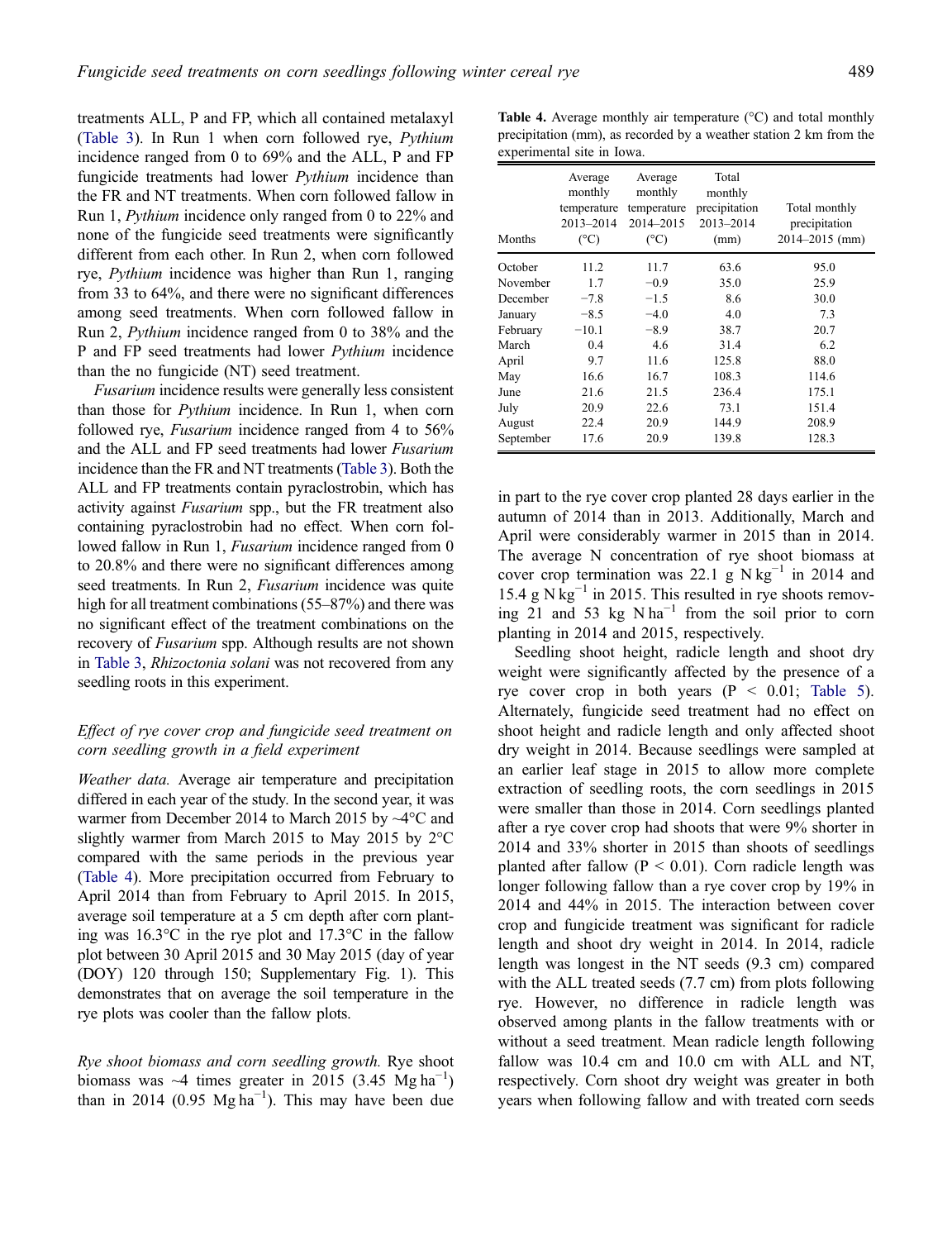<span id="page-10-0"></span>Table 5. Means for the main effects of cover crop presence and fungicide seed treatment on corn seedling growth, root disease incidence and root disease index of radicle, seminal and mesocotyl from corn seedlings at growth stage V4 to V5 in 2014 and at V2 to V3 in 2015 in field experiments in Iowa.

|      | Variables <sup>a</sup>     | Shoot height<br>(cm) | Radicle<br>length<br>(cm) | Shoot dry weight<br>(g) | Radicle DI<br>$(\%)^{\rm b}$ | Seminal<br>DI<br>$(\%)^c$ | Mesocotyl<br>DI<br>$(\%)^d$ | Radicle<br>$DX (RDX)^e$ | Seminal<br>$DX(SDX)^f$ | Mesocotyl<br>DX<br>$(MDX)^g$ |
|------|----------------------------|----------------------|---------------------------|-------------------------|------------------------------|---------------------------|-----------------------------|-------------------------|------------------------|------------------------------|
| 2014 | Cover crop (CC)            |                      |                           |                         |                              |                           |                             |                         |                        |                              |
|      | Rye                        | $67.3^{\text{bh}}$   | $8.5^{\rm b}$             | $36.2^{b}$              | $95.0^{\rm a}$               | $95.0^{\rm a}$            | 4.8                         |                         |                        |                              |
|      | Fallow                     | $73.5^{\rm a}$       | 10.1 <sup>a</sup>         | 47.1 <sup>a</sup>       | $65.3^{b}$                   | $63.9^{b}$                | 1.4                         |                         |                        |                              |
|      | P value                    | < 0.01               | < 0.01                    | < 0.01                  | < 0.01                       | < 0.01                    | 0.15                        |                         |                        |                              |
|      | Seed treatment (ST)        |                      |                           |                         |                              |                           |                             |                         |                        |                              |
|      | ALL                        | 71.3                 | 9.6                       | 44.0 <sup>a</sup>       | 77.5                         | 76.4                      | 0.0 <sup>b</sup>            |                         |                        |                              |
|      | NT                         | 69.6                 | 9.1                       | $39.4^{b}$              | 82.8                         | 82.5                      | 6.4 <sup>a</sup>            |                         |                        |                              |
|      | P value                    | 0.15                 | 0.32                      | 0.03                    | 0.50                         | 0.53                      | 0.01                        |                         |                        |                              |
|      | P value ( $CC \times ST$ ) | 0.24                 | 0.05                      | 0.02                    | 0.28                         | 0.11                      | 0.12                        |                         |                        |                              |
| 2015 | Cover crop (CC)            |                      |                           |                         |                              |                           |                             |                         |                        |                              |
|      | Rye                        | $20.6^{b}$           | $7.2^{b}$                 | 1.4 <sup>b</sup>        | $73.6^{\rm a}$               | $65.3^{\rm a}$            | 6.94                        | $18.9^{a}$              | $13.0^{\rm a}$         | 0.6                          |
|      | Fallow                     | $30.9^{\rm a}$       | $10.4^{\rm a}$            | 5.1 <sup>a</sup>        | $8.3^{\rm b}$                | 6.9 <sup>b</sup>          | 2.77                        | $0.4^{\rm b}$           | $0.4^{\rm b}$          | 0.5                          |
|      | P value                    | < 0.01               | < 0.01                    | < 0.01                  | < 0.01                       | < 0.01                    | 0.40                        | < 0.01                  | < 0.01                 | 0.88                         |
|      | Seed treatment (ST)        |                      |                           |                         |                              |                           |                             |                         |                        |                              |
|      | ALL                        | 26.5                 | 8.9                       | 3.3                     | 44.4                         | $44.4^{\rm a}$            | 4.6                         | 9.9                     | 8.5                    | 0.28                         |
|      | NT                         | 25.0                 | 8.8                       | 3.2                     | 37.5                         | $27.8^{b}$                | 5.6                         | 9.4                     | 4.9                    | 0.74                         |
|      | P value                    | 0.08                 | 0.81                      | 0.54                    | 0.35                         | 0.04                      | 0.78                        | 0.89                    | 0.12                   | 0.46                         |
|      | P value ( $CC \times ST$ ) | 0.73                 | 0.22                      | 0.42                    | 0.35                         | 0.08                      | 0.40                        | 0.98                    | 0.13                   | 0.46                         |

a Seed treatments applied to corn seed planted following winter cereal rye or no winter cereal rye (fallow): ALL = metalaxyl (Alliance; Bayer CropScience, 0.29 mL kg<sup>-1</sup>), pyraclostrobin (Stamina; BASF, 0.47 mL kg<sup>-1</sup>), fludioxonil (Maxim 4FS; Sygenta, 95 mL kg<sup>-1</sup>), ipconazole (Rancona; Valent, 0.03 mL kg<sup>-1</sup>) and sedaxane (Vibrance 500; Sygenta, 189 mL  $kg^{-1}$ ). NT = Non-treated.

<sup>b</sup>Radicle disease incidence was calculated as the percentage of seedlings with lesions on the radicle (N = 6). DI = Disease incidence and DX = Disease index. Values followed by the same letter within a column and run are not significantly different at P value 0.05 using Fisher's protected least significant difference. Seminal disease incidence was calculated as the percentage of seedlings with lesions on the seminal roots ( $N = 6$ ).

<sup>d</sup>Mesocotyl disease incidence was calculated as the percentage of seedlings with lesions on the mesocotyl (N = 6).

<sup>e</sup>RDX was calculated as radicle DX = DI × DS/5. It was calculated in 2015 only.

<sup>f</sup>SDX was calculated as seminal DX = DI  $\times$  DS/5. It was calculated in 2015 only.

<sup>g</sup>MDX was calculated as mesocotyl DX = DI  $\times$  DS/5. It was calculated in 2015 only.

<sup>h</sup>Means followed by the same letter within a column and year are not significantly different at P value 0.05 using Fisher's protected least significant difference.

in 2014. In 2014 the cover crop by seed treatment interaction was significant for shoot weight because when separated by cover crop, there was no effect of seed treatment on shoot weight when following rye, but there was an effect following fallow. In 2014 following rye, corn shoot weight was 35.7 g with ALL and 36.7 g with NT. Alternately, following fallow, corn shoot weight was 52.3 g with ALL and 42.1 g with NT. In 2015, corn seedling shoots following rye weighed 28% less than corn shoots following fallow.

Root and mesocotyl disease incidence and indices. Lesions on the radicle were mostly restricted to near the tip or the zone of elongation, while on the seminal roots, lesions were small (<1 mm) and scattered. On average, mesocotyl lesions were present on less than 7% of the plants (Table 5). Because lesions were few and usually very small on the nodal roots of seedlings from all treatments, these results will not be discussed. Cover crop treatment was significant for disease incidence on radicle and seminal roots in both 2014 and 2015 (Table 5), but did not significantly affect mesocotyl disease incidence. The main effect of seed treatment was only significant for mesocotyl disease incidence in 2014 and seminal root disease incidence in 2015. No interaction between use of a cover crop and fungicide seed treatment was observed for any of the measured root type or mesocotyl disease incidences. Unexpectedly, seminal root disease incidence was 60% greater for ALL in 2015 than for NT. In contrast, the incidence of mesocotyl rot in 2014 was zero for ALL versus 6.4% for NT. Following a rye cover crop, radicle and seminal root disease incidences were up to 8 or 9 times greater than fallow in 2015, but only 46% greater than those following fallow in 2014 ( $P < 0.01$ ). Because seedlings were sampled at an earlier leaf stage in 2015, this may indicate that the difference in disease incidence was more pronounced at early growth stages than later. No difference was detected in mesocotyl disease incidence between cover crop treatments in either year.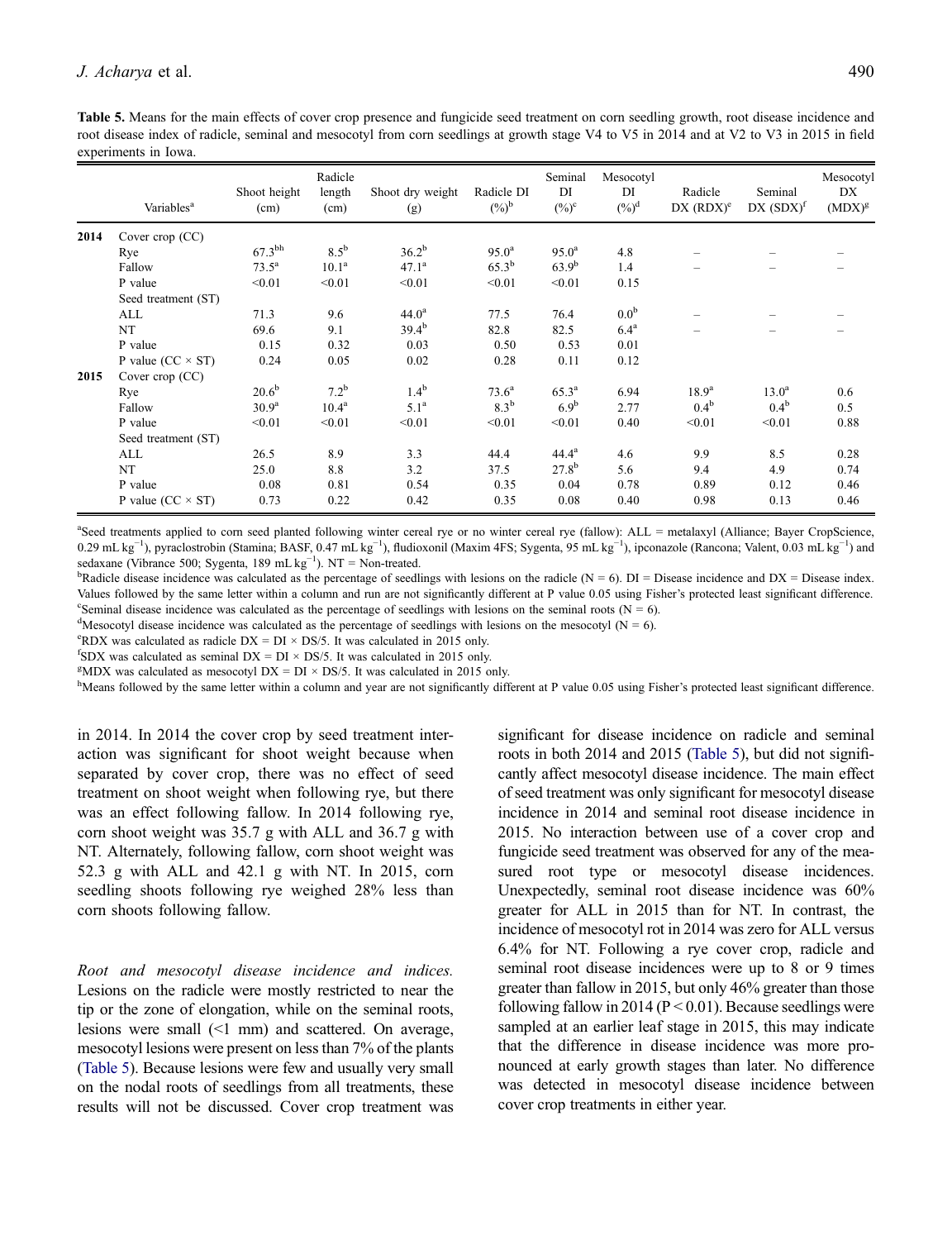The main effect of cover crop on the disease indices (taken only in 2015) was significant for lesions on the radicles and seminal roots, but not for the mesocotyls ([Table 5](#page-10-0)). The effect of seed treatment and the interaction of seed treatment by cover crop were not significant for any of the indices. Disease index values for radicle and seminal root rot were more than 32 times greater for seedlings grown after rye compared with those grown after a fallow  $(P < 0.01$ ; [Table 5](#page-10-0)). However, like the disease incidence measurements, seed treatment had no effect on the mesocotyl disease index.

# Root rot pathogens

Pythium spp. were recovered more frequently from seedlings planted after a rye cover crop in both years as compared with seedlings grown in the fallow treatment plots (Table 6). However, in 2015, this difference was marginally significant ( $P = 0.06$ ). In either year, seed treatment did not affect the recovery of either Pythium or Fusarium species from corn seedlings (Table 6), nor did the presence of the preceding cover crop affect

Table 6. Means for the main effects of the use of a winter cereal rye cover crop presence and the use of fungicide seed treatment on the recovery of *Pythium* and *Fusarium* species from corn seedling radicles in field experiments in Iowa.

|                        |                                        | 2014                           | 2015                           |                               |  |  |
|------------------------|----------------------------------------|--------------------------------|--------------------------------|-------------------------------|--|--|
| Variables <sup>a</sup> | Pythium<br>incidence<br>$(\%)^{\rm b}$ | Fusarium<br>incidence $(\%)^c$ | Pythium<br>incidence<br>$(\%)$ | Fusarium<br>incidence $(\% )$ |  |  |
| Cover crop $(CC)$      |                                        |                                |                                |                               |  |  |
| Rye                    | 53.3 <sup>ad</sup>                     | 56.0                           | $22.2^{\rm a}$                 | 69.4                          |  |  |
| Fallow                 | $2.8^{\rm b}$                          | 44.4                           | $8.3^{b}$                      | 55.6                          |  |  |
| P value                | < 0.01                                 | 0.24                           | 0.06                           | 0.2                           |  |  |
| Seed treatment (ST)    |                                        |                                |                                |                               |  |  |
| ALL                    | 25.0                                   | 51.9                           | 11.1                           | 69.4                          |  |  |
| NT                     | 31.1                                   | 48.6                           | 19.4                           | 55.6                          |  |  |
| P value                | 0.52                                   | 0.74                           | 0.25                           | 0.2                           |  |  |
| P value                | $(CC \times ST)$                       | 0.95                           | 0.37                           | 0.69                          |  |  |
| 0.79                   |                                        |                                |                                |                               |  |  |

<sup>a</sup>Seed treatments applied to corn seed planted following winter cereal rye or no winter cereal rye (fallow): ALL = metalaxyl (Alliance; Bayer CropScience, 0.29 mL kg−<sup>1</sup> ), pyraclostrobin (Stamina; BASF, 0.47 mL kg−<sup>1</sup> ), fludioxonil (Maxim 4FS; Sygenta, 95 mL kg−<sup>1</sup> ), ipconazole (Rancona; Valent, 0.03 mL  $kg^{-1}$ ) and sedaxane (Vibrance 500; Sygenta, 189 mL kg<sup>-1</sup>). NT = Non-treated.<br><sup>b</sup> Buthium incidence was determined as the percentage of radicles from  ${}^{b}Pythium$  incidence was determined as the percentage of radicles from which Pythium spp. were isolated.

<sup>c</sup>Fusarium incidence was determined as the percentage of radicles from which Fusarium spp. were isolated.

Values followed by the same letter within a column and run are not significantly different at P value 0.05 using Fisher's protected least significant difference.

recovery of *Fusarium* spp. No *R. solani* isolates were recovered from seedlings planted in the field study.

In 2015, 17 isolates of Pythium recovered from corn root tissue were identified using marker gene sequence information. From within Pythium Clade B, P. aristosporum/arrhenomanes (9 isolates) and P. folliculosum/torulosum (1 isolate) were recovered. From within *Pythium* Clade F, P. sylvaticum (6 isolates) was recovered and from within Pythium Clade I, P. heterothallicum (1 isolate) was recovered.

Clade B Pythium spp. were present at elevated densities (in terms of pathogen gene copies per million copies of a corn gene in DNA extracts) in the radicle and mesocotyl tissues of corn seedlings following a rye cover crop ( $P < 0.01$ ), compared with corn seedlings in the fallow treatment [\(Fig. 1A](#page-12-0)). Seed treatment reduced Clade B Pythium densities only in the mesocotyls of the fallow treatment, and did not impact densities in the radicle or in the mesocotyl following a rye cover crop.

Clade F Pythium spp. were slightly less abundant in radicles from ALL treated seed following fallow, compared with untreated seed after fallow, but did not differ with seed treatment following a rye cover crop [\(Fig. 1B\)](#page-12-0). For mesocotyl tissue, seed treatment significantly reduced Clade F Pythium density in the cover crop treatment, but not in the fallow treatment. Notably, cover crop presence did not result in the same consistent increase in the density of Pythium Clade F that was seen for Clade B.

In 2015, marker gene sequence information for 35 Fusarium isolates collected from corn root tissue identified five species. The majority of isolates belonged to the F. oxysporum species complex (30 isolates). The remaining isolates collected were identified as F. accuminatum, F. armeniacum, F. graminearum and F. solani. Quantification of Fusarium spp. was not attempted because our earlier results showed that Fusarium was not responsive to the rye cover crop treatment and in most cases showed uniformly high incidence of infection ([Tables 3,](#page-8-0) 6).

#### Corn yield and agronomic assessments

There was no interaction between cover crop presence and seed treatment for any measured end-of-season agronomic parameter ([Table 7\)](#page-13-0). No effect of cover crop was detected on final plant stand in either year. In 2015, final plant stand was 6% greater when a seed treatment was used ( $P < 0.01$ ). Significant effects of cover crop and seed treatment were detected for number of ears only in 2015. There were 7% more harvestable ears following the fallow treatment compared with the cover crop treatment  $(P < 0.01)$  and 7% more harvestable ears when a seed treatment was used ( $P < 0.01$ ). In both years, the number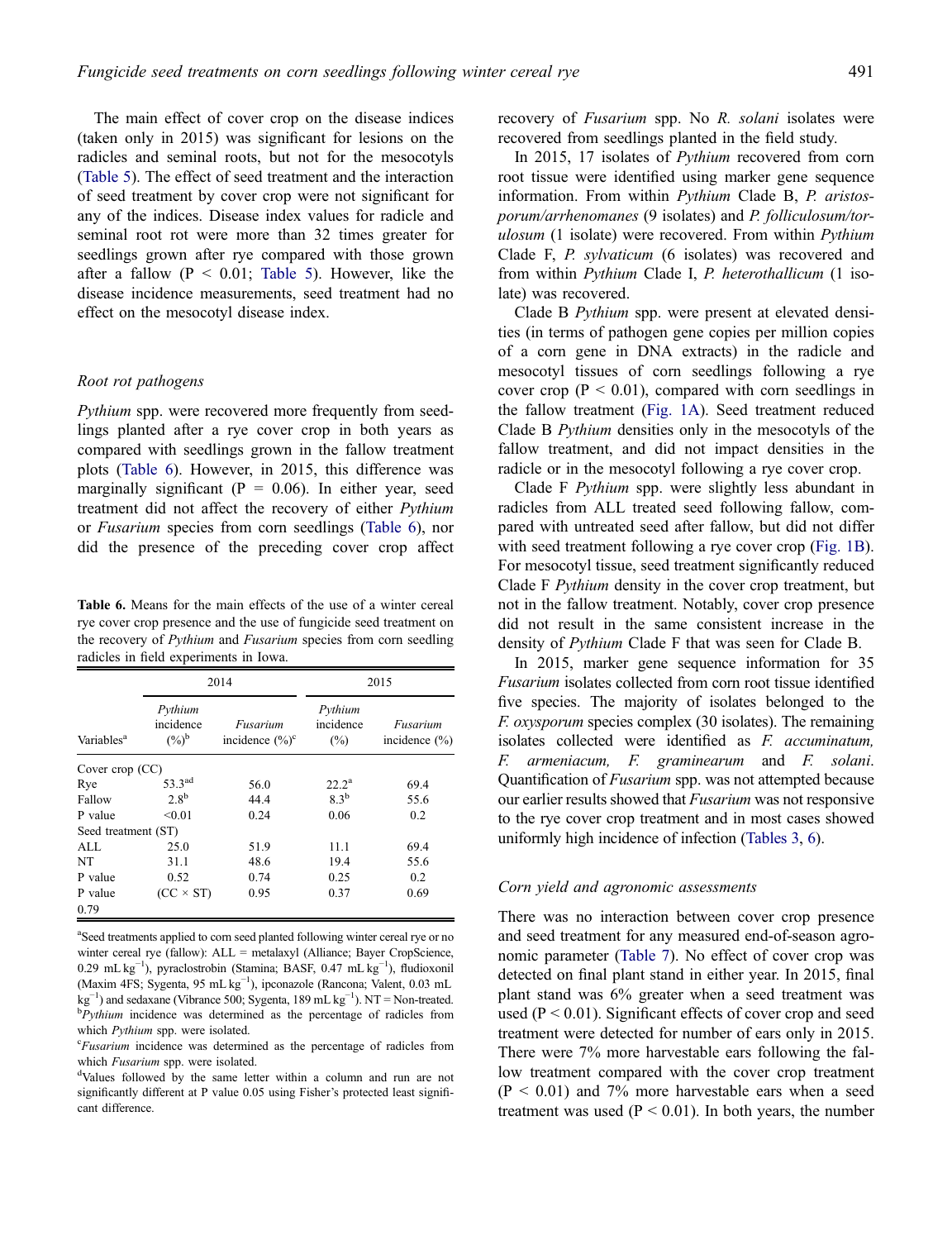<span id="page-12-0"></span>

Fig. 1. Density of Pythium spp. belonging to Clade B (A) and Clade F (B) in corn radicles and mesocotyls following no-rye (Fallow) control or winter cereal rye treatments in the 2015 field experiment. Seed was non-treated (NT) or received chemical seed treatments (ALL). Pathogen density (copies of Pythium spp. ITS gene) was calculated relative to host plant DNA (copies of corn tua4 gene). Boxplots indicate median, first and third quartiles. Whiskers extend up to 1.5 times the interquartile range. Data points beyond this range are displayed individually. Within each panel, means do not differ significantly among treatments indicated with the same letter ( $P > 0.05$ ).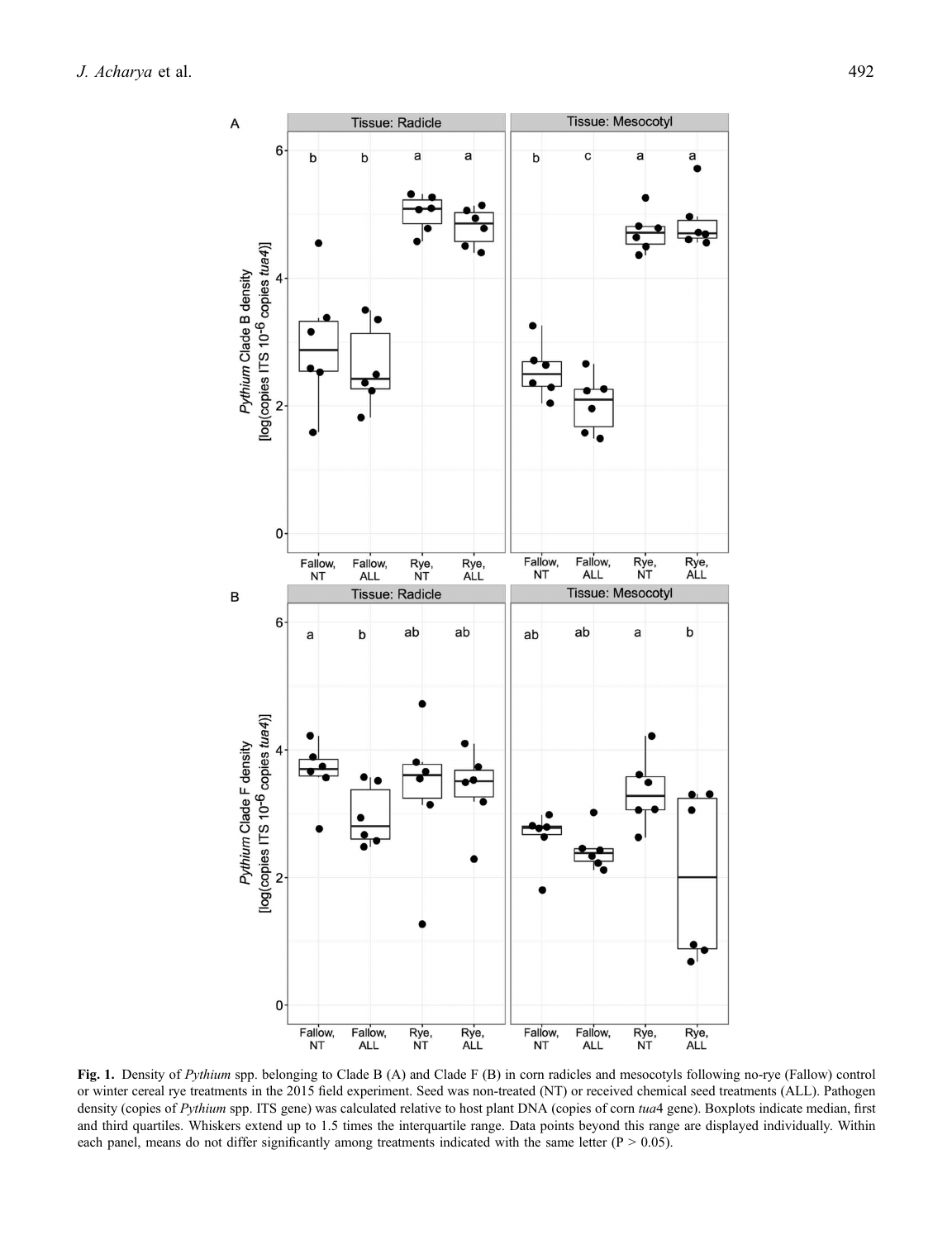|      | Variables <sup>a</sup>     | Plants/ha           | Ears/ha             | Barren/ha          | Moisture $(g kg^{-1})$ | Yield $(Mg ha^{-1})^b$ |
|------|----------------------------|---------------------|---------------------|--------------------|------------------------|------------------------|
| 2014 | Cover crop $(CC)$          |                     |                     |                    |                        |                        |
|      | Rye                        | 77 199              | 76 008              | 1191 <sup>ac</sup> | 209.9                  | 13.1                   |
|      | Fallow                     | 76 725              | 76 302              | $416^b$            | 208.3                  | 13.6                   |
|      | P value                    | 0.78                | 0.85                | 0.02               | 0.24                   | 0.06                   |
|      | Seed treatment (ST)        |                     |                     |                    |                        |                        |
|      | ALL                        | 76 840              | 76 187              | 660                | 210.0                  | 13.4                   |
|      | NT                         | 77 084              | 76 122              | 954                | 208.1                  | 13.3                   |
|      | P value                    | 0.89                | 0.97                | 0.34               | 0.16                   | 0.46                   |
|      | P value ( $CC \times ST$ ) | 0.53                | 0.58                | 0.56               | 0.58                   | 0.09                   |
| 2015 | Rye Cover crop (CC)        |                     |                     |                    |                        |                        |
|      | Rye                        | 80 851              | 78 038 <sup>b</sup> | $2813^a$           | 180.9                  | $12.8^{b}$             |
|      | Fallow                     | 84 016              | 83 600 <sup>a</sup> | 416 <sup>b</sup>   | 180.9                  | $15.0^{\rm a}$         |
|      | P value                    | 0.06                | < 0.01              | < 0.01             | 1.00                   | < 0.01                 |
|      | Seed treatment (ST)        |                     |                     |                    |                        |                        |
|      | ALL                        | 84 978 <sup>a</sup> | 83 363 <sup>a</sup> | 1615               | 181.0                  | 14.0                   |
|      | NT                         | 79 890 <sup>b</sup> | 78 275 <sup>b</sup> | 1615               | 180.7                  | 13.8                   |
|      | P value                    | < 0.01              | < 0.01              | 1.00               | 0.70                   | 0.66                   |
|      | P value ( $CC \times ST$ ) | 0.42                | 0.43                | 0.80               | 0.19                   | 0.96                   |

<span id="page-13-0"></span>Table 7. Means for the main effects of cover crop presence and fungicide seed treatment on final plant stand, number of ears, number of barren plants, grain moisture and yield of corn in field experiments in Iowa.

<sup>a</sup>Seed treatments applied to corn seed planted following winter cereal rye or no winter cereal rye (fallow): ALL = metalaxyl (Alliance; Bayer CropScience, 0.29 mL kg<sup>-1</sup>), pyraclostrobin (Stamina; BASF, 0.47 mL kg<sup>-1</sup>), fludioxonil (Maxim 4FS; Sygenta, 95 mL kg<sup>-1</sup>), ipconazole (Rancona; Valent, 0.03 mL kg<sup>-1</sup>) and sedaxane (Vibrance 500; Sygenta, 189 mL kg<sup>-1</sup>). NT = Non-treated.<br><sup>b</sup>Corn vield data were collected from the centre three rows of each is

<sup>b</sup>Corn yield data were collected from the centre three rows of each plot.

c Values followed by the same letter within a column and runs are not significantly different at P value 0.05 using Fisher's protected least significant difference.

of barren plants was greater following rye ( $P < 0.02$ ), but there was no effect of seed treatment on the number of barren plants. No effect of cover crop or seed treatment was detected on grain moisture. In 2015, the yield of corn in plots following rye was 15% lower than in the plots following fallow ( $P < 0.01$ ). However, no effect of seed treatment on corn yield was observed in either year  $(P = 0.46; P = 0.66;$  Table 7).

# Discussion

Results from the current study improve our understanding of the risk of corn seedling diseases following a rye cover crop, the presence of pathogens that contribute to corn seedling disease, and the effect of rye on the density of pathogens associated with corn seedling disease. In general, fungicide seed treatment improved emergence and seedling growth under controlled environment conditions that were conducive to disease development. However, not all combinations of fungicides were equally effective. Seedlings from treatments that contained metalaxyl (ALL, P and FP) had better emergence, were taller and had longer radicles compared with seedlings from seed treatments that did not contain metalaxyl. Because metalaxyl is active against oomycetes, this suggests that under the conditions used in our experiments, Pythium species played a major role in seedling disease. These results

support earlier findings that *Pythium* spp. play an important role in corn seedling disease and yield loss in corn planted after a rye cover crop (Bakker et al., [2016;](#page-16-0) Acharya et al., [2017](#page-16-0)). Thus, our results indicate that seed treatments with activity against oomycetes are important to help to minimize corn seedling disease risk in cropping systems that include rye cover crops.

In our controlled environment study, seed treatments were not effective at reducing seedling disease following a rye cover crop even though some seed treatments had a positive effect on emergence and corn seedling growth. Similarly, Schenck et al. [\(2017](#page-17-0)) were not able to detect a seed treatment effect on radicle rot when only the presence or absence of disease symptoms was recorded. However, in Run 2 of our controlled environment experiment, when we assessed radicle disease severity and computed a radicle disease index score, we observed that fungicide seed treatments ALL, P and FP reduced the disease index, and these data were similar to the response of emergence, shoot height and radicle length to seed treatments. These results suggest that only recording disease incidence data may not allow seed treatment efficacy to be detected, and consequently disease severity assessments and disease index scores should be done in seed treatment evaluations.

Although fungicide seed treatments had a positive effect on seedling growth and reduced radicle rot severity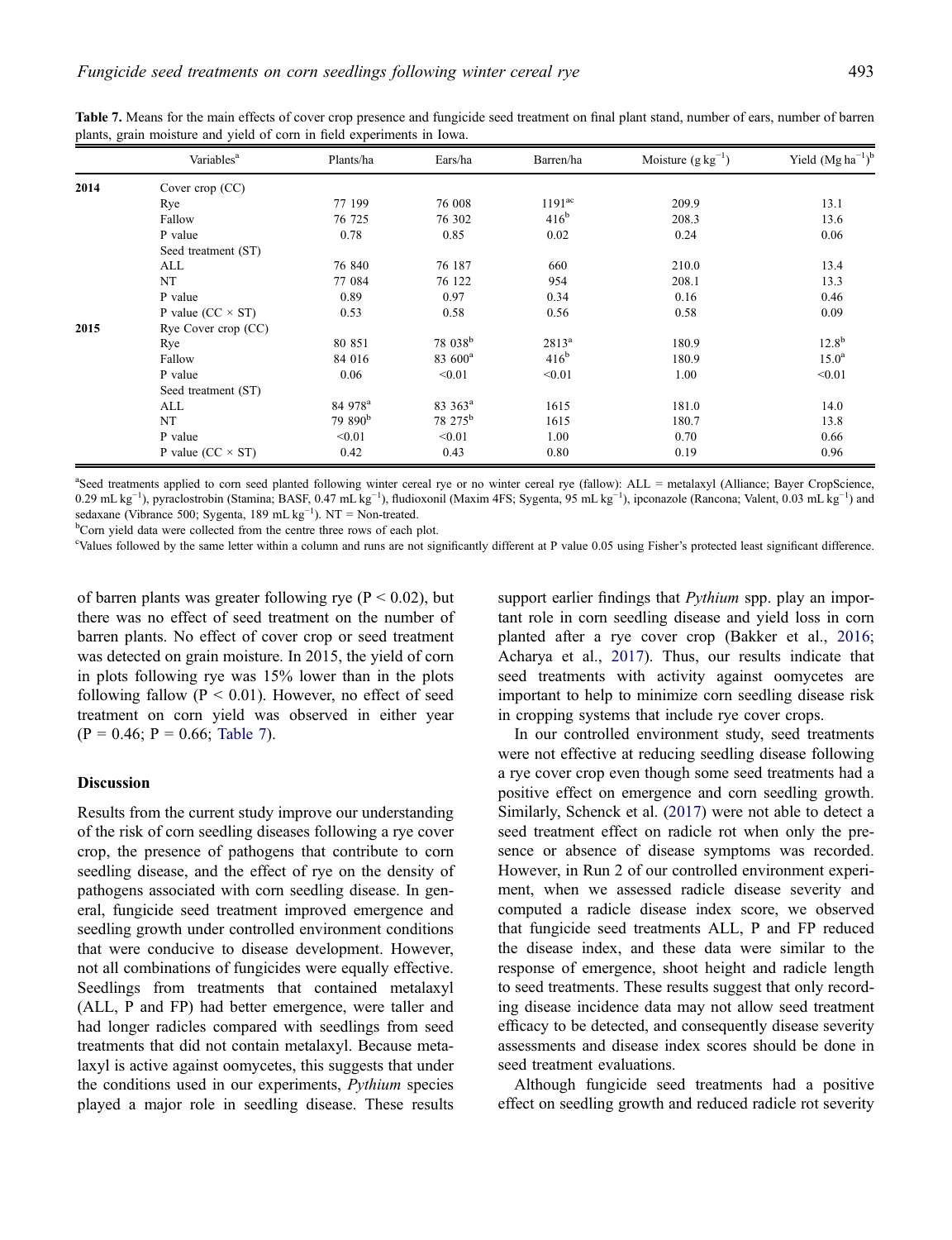in our controlled experiments, no effect of fungicide seed treatment was detected on seedling growth or root rot in our field trials. Different environmental conditions in the two types of trials are likely responsible for this discrepancy. For instance, in the growth chamber, cold  $(12^{\circ}C)$ and wet conditions were maintained continuously for 30– 32 days. This environment was likely more favourable for seedling disease development. In the field, however, conditions such as soil temperature, air temperature and soil moisture fluctuate [\(Supplementary Fig. 1\)](#page-12-0). Different factors also affect fungicide persistence and performance (Latin, [2011](#page-16-0)); for example, fungicides rapidly degrade at higher temperatures (Koch, [2012](#page-16-0)). It is possible that the effective period of the fungicides under cold and wet conditions in our controlled environment studies was longer than in the field studies. Similarly, under cold and wet conditions in the growth chamber, seed treatments mitigated seedling disease of soybeans caused by Pythium spp. (Serrano et al., [2018](#page-17-0)). In contrast, Schenck et al. ([2017\)](#page-17-0) reported the efficacy of seed treatment was limited on corn seedling disease after winter cereal rye in cold and wet controlled environment conditions.

The incidence of Pythium spp. recovered from corn radicles in both our controlled environment and field studies was significantly increased when corn followed rye. One possible reason could be that dying rye roots harbour greater Pythium populations (Bakker et al., [2016;](#page-16-0) Acharya et al., [2017\)](#page-16-0), and this increases inoculum density in the soil. The effect of seed treatments varied depending on whether corn followed rye or fallow and on the background incidence levels of Pythium infection on the radicles. For example, in Run 1 the Pythium background levels were so low when corn followed fallow that any positive effect of the seed treatments could not be expressed. Following rye in Run 1, seed treatments with metataxyl had lower radicle Pythium incidence levels than the FR and NT treatments.

Fusarium spp. are often associated with the corn seedling disease complex (Broders et al., [2007b\)](#page-16-0). Although we recovered Fusarium spp. more frequently than Pythium spp. in our field trials and the second run of the controlled environment study, we did not detect treatment effects of either cover crop or seed treatment on the incidence of Fusarium spp. Similarly, we observed no effect of rye cover crop on Fusarium incidence in an earlier study (Acharya et al., [2017\)](#page-16-0). We primarily recovered  $F.$  oxysporum from seedling radicles, and very few isolates of F. graminearum and F. solani. Species of Fusarium vary in their sensitivities to different fungicide active ingredients (Broders et al., [2007b\)](#page-16-0). The seed treatment we used in the field contained fludioxonil that has excellent activity against F. graminearum, and ipconazole, which has excellent

activity against F. solani and to a lesser extent F. oxysporum (G. Munkvold, personal communication). Munkvold & O'Mara ([2002](#page-16-0)) reported Fusarium infections were reduced, but not eliminated, when corn seed had a protective fungicide coating. Thus, our observed Fusarium infection rates although very high are consistent with prior reports, and do not support *Fusarium* as the primary pathogen causing corn seedling root disease following rye cover crops.

The current understanding of the efficacy of fungicides against various pathogen species is based on work done with single active ingredients (Munkvold & O'Mara, [2002;](#page-16-0) Broders et al., [2007b;](#page-16-0) Matthiesen et al., [2016\)](#page-16-0). Though the FR and FP seed treatments include fungicides that target Fusarium species, the higher incidence of Pythium and Fusarium spp. in Run 1 of the controlled environment study could be due to variability in the efficacy of fungicides toward certain pathogens when two or more fungicides are used in combination. It is also possible that because the fungicides in ALL and FP reduced Pythium infection, this also reduced secondary infection by Fusarium.

Detection of almost equal densities of Pythium Clade B members from mesocotyl tissue and radicle root tissue in both the treated seed and non-treated seeds in the 2015 field trial was unexpected because the mesocotyls were considerably less diseased compared with the radicles. We suggest that we detected latent or very early stage infection in the mesocotyl. Because the radicle is the first tissue to emerge during germination (Nielson, [2013](#page-16-0)), it is exposed to soil-borne pathogens for a longer period of time than the mesocotyl. Consequently, disease on the radicles had more time to develop. Interestingly, mesocotyl lesions were observed only in the field trials.

At finer taxonomic resolution, our results also support earlier reports that species belonging to Pythium Clade B are more prevalent in corn radicle tissue after a cover crop of rye compared with fallow (Schenck et al., [2017\)](#page-17-0). Noel et al. ([2018\)](#page-16-0) reported that sensitivity to fungicides active against oomycetes varied among clades of Pythium. Our improved understanding of the Pythium community affecting corn development after a rye cover crop documents the need for improved fungicides and targeted combinations to reduce the risk of corn seedling diseases associated with rye cover cropping. Further, studies on the oomycete community and specific clades in relation to specific fungicide active ingredients are warranted.

Rhizoctonia solani was not detected on corn radicle or mesocotyl tissues in this study. Molecular-based techniques were not used to detect this fungus. We suspect the environmental conditions in our studies were unfavourable for growth of Rhizoctonia spp. due to the cool soil temperatures present in field and controlled environments. Previous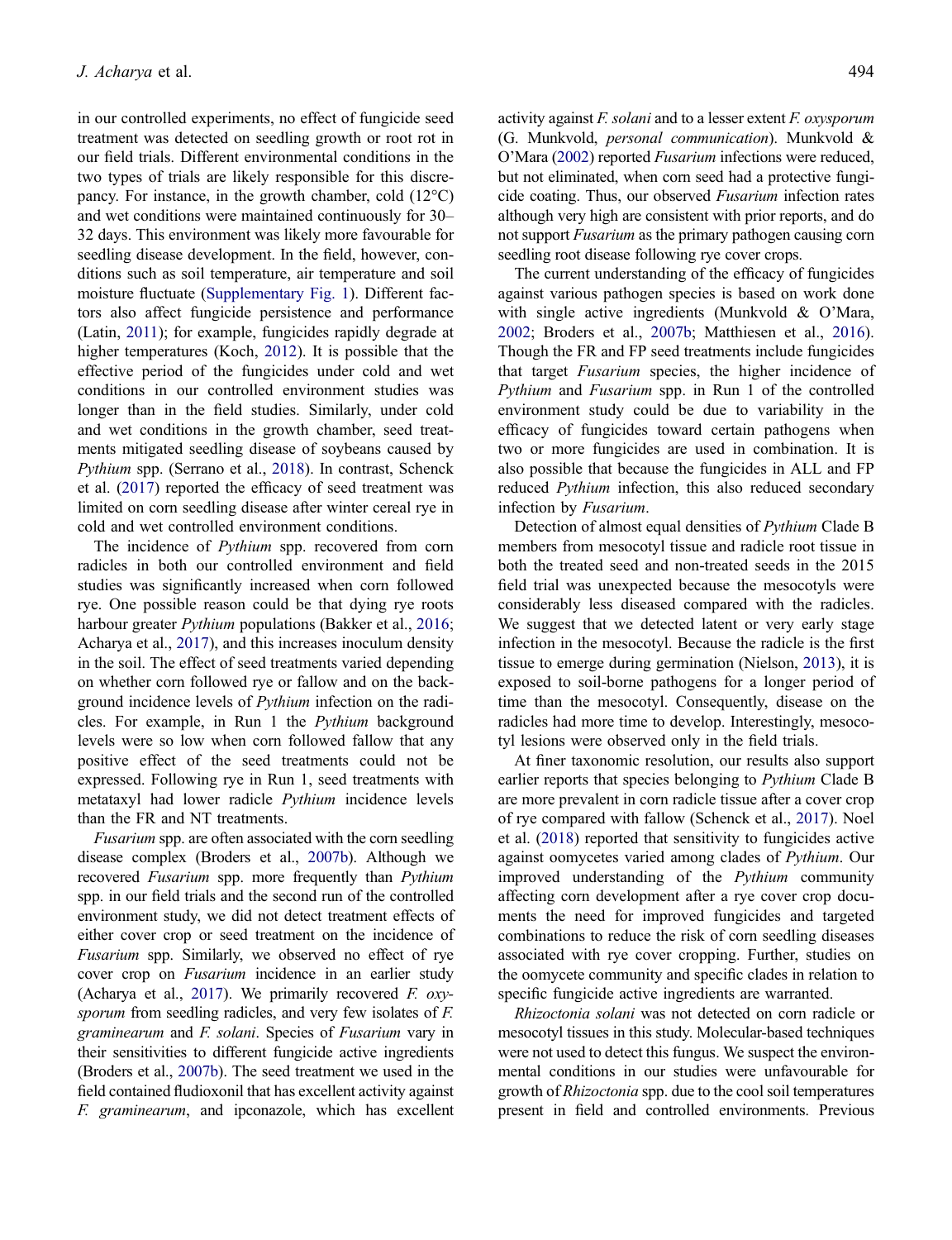studies reported that Rhizoctonia spp. grew better in warm  $(25-30$ °C) soils (Harikrishnan & Yang, [2004](#page-16-0)). The average recorded soil temperatures in our 2015 field study were 16–17°C. Another reason for not detecting  $R$ . solani in this study may be the selective media used to recover the pathogen. Future studies should consider using a better selective medium for R. *solani* such as Ko & Hora ([1971](#page-16-0)) medium.

In our study, we detected a yield loss following rye in one year, 2015. Several published studies have also reported an occasional yield loss of corn following rye cover crop (Johnson et al., [1998;](#page-16-0) Kaspar & Bakker, [2015\)](#page-16-0). One possible reason for the lower corn yields in 2015 compared with 2014 in our study may be the greater difference in disease incidence and severity that was observed in the rye cover crop treatment compared with the winter fallow treatment. In 2015, disease incidence was ~9-fold greater in the rye treatment compared with the fallow treatment; in 2014, however, disease incidence was 1.5-fold greater in the rye treatment compared with the fallow treatment.

Another reason for the reduced yield observed in 2015 may be related to cover crop biomass accumulation. In 2015, ~3-fold more rye biomass accumulated compared with 2014. This likely reduced soil temperature (Supplemental Fig. 1) and increased soil moisture through a mulching effect on the soil surface. Consequently, risk of seedling disease was increased for the rye treatment relative to the fallow treatment more in 2015 than in 2014. Lower soil temperature favours infection of corn seedlings by soil-borne pathogens that prevent or delay seed germination and emergence, reduce plant vigour, and may subsequently decrease grain yield (Munkvold, [1999](#page-16-0)).

Additional reasons for the reduced yield in the 2015 field trial may be related to plant stand and ear size. There is a direct relationship between plant stand and corn yield – corn yield is dependent on uniform crop stands (Nafziger et al., [1991](#page-16-0)). Seedling disease may reduce stand, delay emergence, or reduce plant vigour, and thus result in lower yields. When plants are uneven in size, as often occurs with seedling disease, smaller plants often produce smaller ears or no ears and thus yields may be reduced. In our 2015 field trial, we observed a greater difference in the number of barren plants between the rye and fallow treatments compared with our 2014 field trial. Reduced corn grain yield often has been attributed to increases in the number of barren plants (Buren et al., [1974;](#page-16-0) Smith et al., [1982](#page-17-0)). However, in 2015, the number of harvestable ears in corn following rye was reduced by about 7%, whereas yield was reduced by about 15%. This would seem to indicate that ear size, number of kernels and weight per kernel was also reduced for corn following rye compared with corn following fallow. Part of the difference in ear size might be explained by competition from barren plants or uneven growth. Additionally, because no nitrogen fertilizer was applied until about 30 days after planting and because the rye cover crop in 2015 took up at least 53 kg N ha<sup>-1</sup> from the soil, corn following rye was more likely N limited during early growth and this may have explained part of the reduction in ear size and yield. It should be noted that nitrogen management in the current study (no nitrogen applied at or before planting) would not be considered typical management in a production setting.

The results from this study showed that the prevalence of soil-borne pathogens, particularly those belonging to Pythium Clade B, and seedling disease effects differed in corn following a winter cereal rye cover crop versus corn following a fallow. Bakker et al. [\(2016](#page-16-0)) showed that rye hosts pathogens of corn and our study supports their work. Moreover, by using different fungicide combinations and isolation of pathogens from affected tissues in the growth chamber study, we were able to confirm that Pythium species play a major role in corn seedling disease following a cover crop or fallow when conditions are cool and wet. The study suggests that Pythium spp. constitute the primary pathogens in the corn seedling disease complex following rye and suggests that seed treatments that target Pythium are important for corn seed planted after a rye cover crop.

### Acknowledgements

The authors thank the Iowa Nutrient Reduction Research Center and the Leopold Center for funding the project, and Keith Kohler for excellent management of the field trial. Mention of trade names or commercial products in this publication is solely for the purpose of providing specific information and does not imply recommendation or endorsement by the US Department of Agriculture or Iowa State University. USDA is an equal opportunity provider and employer.

#### Funding

This work was supported by the Iowa Nutrient Research Center and the Leopold Center.

#### Supplementary material

Supplementary data can be accessed online here: [https://doi.](https://doi.org/10.1080/07060661.2018.1506503) [org/10.1080/07060661.2018.1506503](https://doi.org/10.1080/07060661.2018.1506503).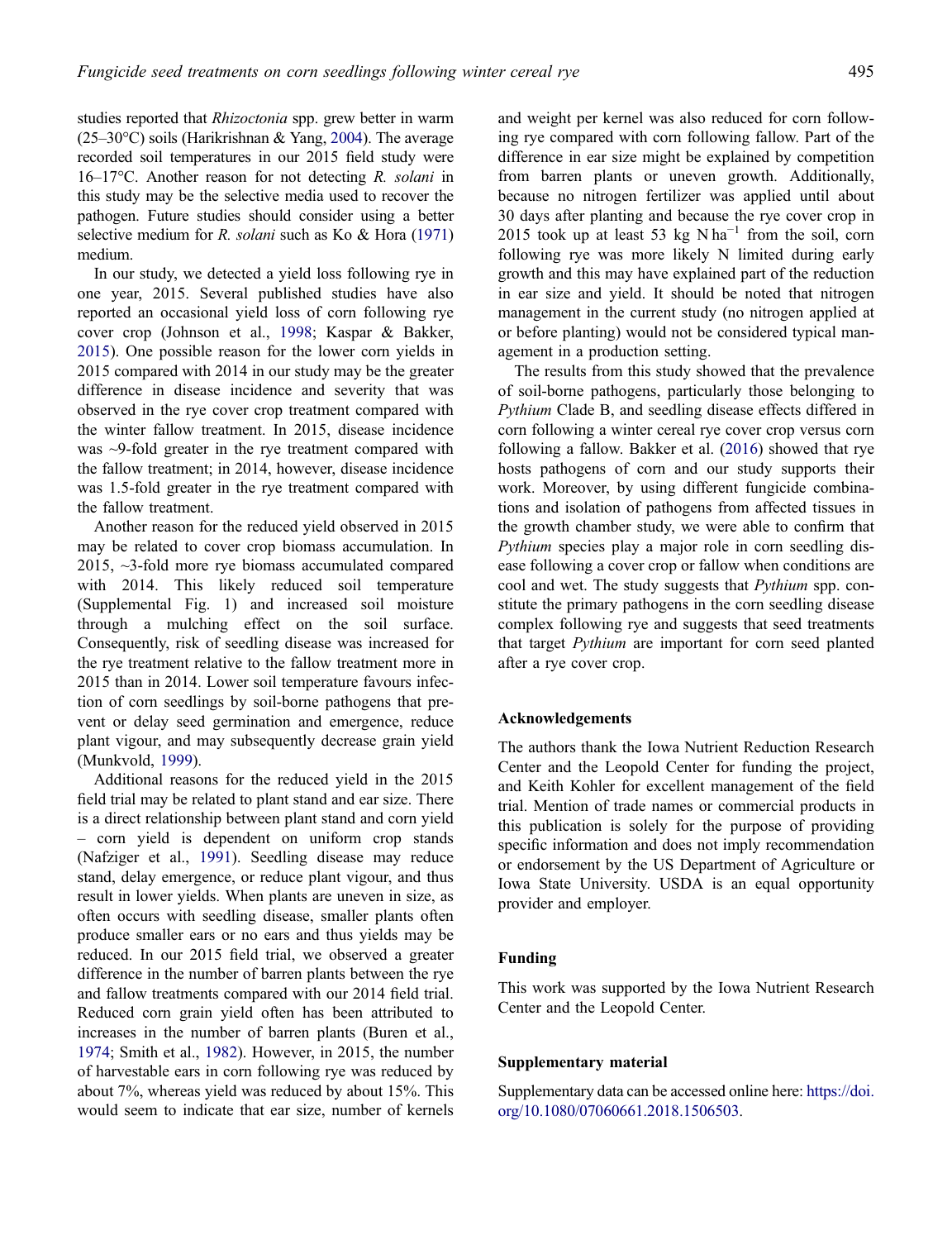# <span id="page-16-0"></span>**ORCID**

Matthew G. Bakker  $\bullet$  http://orcid.org/0000-0003-0345-0587

#### **References**

- Acharya J, Bakker MG, Moorman TB, Kaspar TC, Lenssen AW, Robertson AE. 2017. Time interval between cover crop termination and planting influences corn seedling disease, plant growth, and yield. Plant Dis. 101:591–600.
- Andrews WF, Diderikson RO. 1981. Soil survey of Boone County, Iowa. Washington (D.C): USDA-SCS U.S. Gov. Printing Office.
- Back MM, Haydock PPJ, Jenkinsen P. 2002. Disease complexes involving plant parasitic nematodes and soil-borne pathogens. Plant Pathol. 51:683–697.
- Bakker MG, Acharya J, Moorman TB, Robertson AE, Kaspar TC. 2016. The potential for cereal rye cover crops to host corn seedling pathogens. Phytopathology. 106:591–601.
- Bakker MG, Manter DK, Moorman TB, Kaspar TC. 2017. Isolation of cultivation-resistant oomycetes, first detected as amplicon sequences, from roots of herbicide-terminated winter rye. Phytobiomes J. 1:24–35.
- Broders KD, Lipps PE, Paul PA, Dorrance AE. 2007a. Characterization of Pythium spp. associated with corn and soybean seed and seedling disease in Ohio. Plant Dis. 91:727–735.
- Broders KD, Lipps PE, Paul PA, Dorrance AE. 2007b. Evaluation of Fusarium graminearum associated with corn and soybean seed and seedling disease in Ohio. Plant Dis. 91:1155–1160.
- Buren LL, Mock JJ, Anderson IC. 1974. Morphological and physiological traits in maize associated with tolerance to high plant density. Crop Sci. 14:426–429.
- Cohen M, Coffey MD. 1986. Systemic fungicides and the control of oomycetes. Annu Rev Phytopathol. 24:311–338.
- Duiker SW, Curran WS. 2005. Rye cover crop management for corn production in the northern Mid-Atlantic region. Agron J. 97:1413–1418.
- Ebelhar SA, Frye WW, Blevins RL. 1984. Nitrogen from legume cover crops for no-tillage corn. Agron J. 76:51–55.
- Geiser DM, Jimenez-Gasco MD, Kang S, Makalowska I, Veeraraghavan N, Ward TJ, Zhang N, Kuldau GA, O'Donnell K. 2004. FUSARIUM-ID v. 1.0: A DNA sequence database for identifying Fusarium. Eur J Plant Pathol. 110:473–479.
- Harikrishnan R, Yang XB. 2004. Recovery of anastomosis groups of Rhizoctonia solani from different latitudinal positions and influence of temperatures on their growth and survival. Plant Dis. 88:817–823.
- IDALS (Iowa Department of Agriculture and Land Stewardship), IDNR (Iowa Department of Natural Resources), ISU (Iowa State University). 2016. Iowa Nutrient Reduction Strategy, (revised 1 Oct. 2016) Ames, IA. [http://www.nutrientstrategy.iastate.edu/docu](http://www.nutrientstrategy.iastate.edu/documents) [ments](http://www.nutrientstrategy.iastate.edu/documents) (accessed 28 October 2017).
- Iowa Environmental Mesonet. 2015. NWS COOP Network. Online publication. Iowa State University Department of Agronomy. [http://mes](http://mesonet.agron.iastate.edu/request/coop/fe.phtml) [onet.agron.iastate.edu/request/coop/fe.phtml](http://mesonet.agron.iastate.edu/request/coop/fe.phtml)
- Johnson TJ, Kaspar TC, Kohler KA, Corak SJ, Logsdon SD. 1998. Oat and rye over seeded into soybean as fall cover crops in the upper Midwest. J Soil Water Conserv. 53:276–279.
- Kandel YR, Bradley CA, Wise KA, Chilvers MI, Tenuta AU, Davis VM, Esker PD, Smith DL, Licht MA, Mueller DS. 2015. Effect of glyphosate application on sudden death syndrome of glyphosate-resistant soybean under field conditions. Plant Dis. 99:347–354.
- Karlen DL, Doran JW. 1991. Cover crop management effects on soybean and corn growth and nitrogen dynamics in an on-farm study. Amer J Alternative Agr. 6:71–82.
- Kaspar TC, Bakker MG. 2015. Biomass production of 12 winter cereal cover crop cultivars and their effect on subsequent no-till corn yields. J Soil Water Conserv. 70:353–364.
- Kaspar TC, Radke JK, Laflen JM. 2001. Small grain cover crops and wheel traffic effects on infiltration, runoff, and erosion. J Soil Water Conserv. 56:160–164.
- Kaspar TC, Singer JW. 2011. The use of cover crops to manage soil. In: Hatfield JL, Sauer TJ, editors. Soil management: building a stable base for agriculture Wisconsin (WI): American Society of Agronomy and Soil Science Society of America; p. 321–337.
- Kessavalou A, Walters DT. 1997. Winter rye as a cover crop following soybean under conservation tillage. Agron J. 89:68–74.
- Kladivko EJ, Kaspar TC, Jaynes DB, Malone RW, Singer J, Morin XK, Searchinger T. 2014. Cover crops in the upper Midwest USA: potential adoption and reduction of nitrate leaching in the mississippi river basin. J Soil Water Conserv. 69:279–291.
- Ko WH, Hora FK. 1971. A selective medium for the quantitative determination of Rhizoctonia solani in soil. Phytopathology. 61:707–710.
- Koch PL 2012. Environmental and cultural factors affecting the persistence and efficacy of fungicides on golf course turfgrass. Ph.D. Thesis. UW-Madison.
- Latin R. 2011. A practical guide to turfgrass fungicides: disease pressure, host pathogen, and environment components performance. Chapter 2- Factors that influence fungicide performance. Minneapolis (MN): American Phytopathological Society; p. 79–106.
- Leslie JF, Summerell BA. 2006. The Fusarium laboratory manual. 1st ed. Iowa (IA): Blackwell.
- Li SJ, Zhu TH, Zhu HMY, Liang M, Qiao TM, Han S, Che GN. 2013. Purification of protein AP-toxin from Arthrinium phaeospermum causing blight in Bambusa pervariabilis  $\times$  Dendro-calamopisis grandis and its metabolic effects on four bamboo varieties. Phytopathology. 103:135–145.
- Matthiesen RL, Ahmad AA, Robertson AE. 2016. Temperature affects aggressiveness and fungicide sensitivity of four Pythium spp. that cause soybean and corn damping off in Iowa. Plant Dis. 100:583–591.
- Middleton JT. 1943. The taxonomy, host range and geographical distribution of the genus Pythium. Memoirs Torrey Botanical Club. 20:1–171.
- Mitchell WH, Tell MR. 1977. Winter-annual cover crops for no-tillage corn production. Agron J. 69:569–573.
- Mueller D, Wise KA, Sisson AJ, Allen TA, Bergstrom GC, Bosley DB, Bradley CA, Broders KD, Byamukama E, Chilvers MI, et al. 2016. Corn yield loss estimates due to diseases in the United States and Ontario, Canada from 2012 to 2015. Plant Health Progress. 17:211–222.
- Munkvold GP 1999. Corn seedling diseases causing problems. Online publication. Iowa State University Integrated Crop Management News 2156. <http://lib.dr.iastate.edu/cropnews/2156>
- Munkvold GP, O'Mara JK. 2002. Laboratory and growth chamber evaluation of fungicidal seed treatments for maize seedling blight caused by Fusarium species. Plant Dis. 86:143–150.
- Munkvold GP, White DG, editors. 2016. Compendium of Corn Diseases. Fourth ed. Minneapolis (MN): American Phytopathological Society Press.
- Nafziger ED, Carter PR, Graham EE. 1991. Response of corn to uneven emergence. Crop Sci. 31:811–815.
- Nielson RL 2013. Root development in young corn. Corny News Network, Purdue Extension. [https://www.agry.purdue.edu/ext/corn/](https://www.agry.purdue.edu/ext/corn/news/timeless/roots.html) [news/timeless/roots.html](https://www.agry.purdue.edu/ext/corn/news/timeless/roots.html)
- Noel Z, Rojas A, Jacobs JL, Chilvers MC 2018. Managing an oomycete community: fungicide sensitivity and evolution of resistance to ethaboxam. Phytopathology 49-O (abstr.).
- Robideau GP, De Cock AW, Coffey MD, Voglmayr H, Brouwer H, Bala K, Chitty DW, Desaulniers N, Eggertson QA, Gachon CMM, et al. 2011. DNA barcoding of oomycetes with cytochrome c oxidase subunit I and internal transcribed spacer. Mol Ecol Resource. 11:1002–1011.
- Runquist S, Carlson S 2017. Mapping cover crops on corn and soybeans in Illinois, Indiana, and Iowa, 2015-2016. Environmental Working